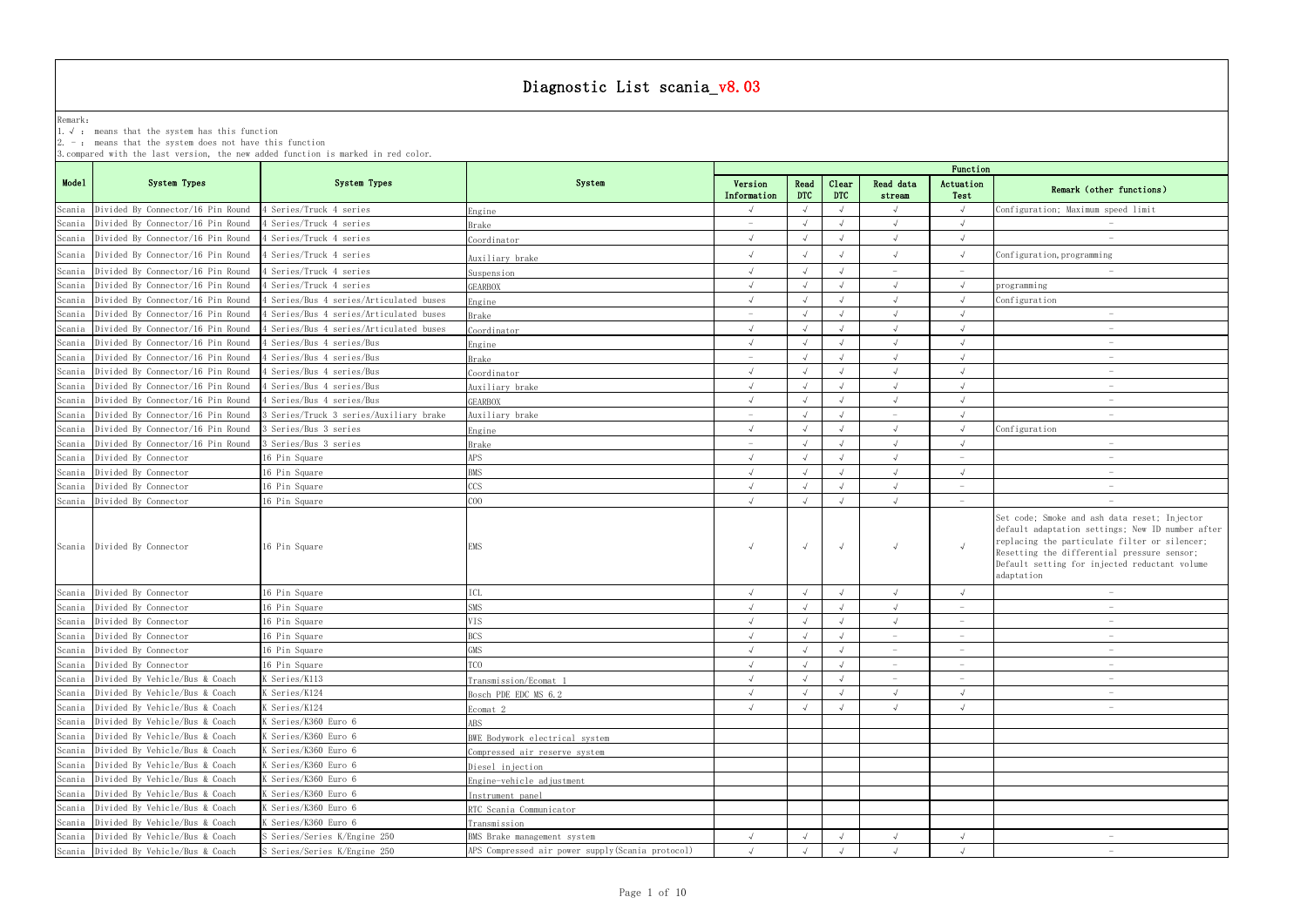|                  |                                                            |                                                                                   | Diagnostic List scania_v8.03                      |             |                    |            |           |                                 |                                 |
|------------------|------------------------------------------------------------|-----------------------------------------------------------------------------------|---------------------------------------------------|-------------|--------------------|------------|-----------|---------------------------------|---------------------------------|
|                  |                                                            |                                                                                   |                                                   |             |                    |            |           |                                 |                                 |
| Remark:          | 1. $\sqrt{ }$ : means that the system has this function    |                                                                                   |                                                   |             |                    |            |           |                                 |                                 |
|                  | $2. -$ : means that the system does not have this function |                                                                                   |                                                   |             |                    |            |           |                                 |                                 |
|                  |                                                            | 3. compared with the last version, the new added function is marked in red color. |                                                   |             |                    |            |           |                                 |                                 |
|                  |                                                            |                                                                                   |                                                   |             |                    |            |           | Function                        |                                 |
| Model            | System Types                                               | System Types                                                                      | System                                            | Version     | Read<br><b>DTC</b> | Clear      | Read data | Actuation                       | Remark (other functions)        |
|                  | Scania Divided By Vehicle/Bus & Coach                      | S Series/Series K/Engine 250                                                      | APS Compressed air power supply (Wabco protocol)  | Information |                    | <b>DTC</b> | stream    | Test                            |                                 |
|                  | Divided By Vehicle/Bus & Coach                             | S Series/Series K/Engine 250                                                      | EMS Engine management system S6/S7                |             |                    |            |           |                                 |                                 |
| Scania           | Divided By Vehicle/Bus & Coach                             | S Series/Series K/Engine 250                                                      | EMS Engine management system S8                   |             | $\sqrt{ }$         |            |           | $\overline{\phantom{a}}$        |                                 |
| Scania<br>Scania | Divided By Vehicle/Bus & Coach                             | S Series/Series K/Engine 250                                                      | BMS Brake management system                       |             | $\sqrt{ }$         |            |           |                                 | $\hspace{0.1mm}-\hspace{0.1mm}$ |
|                  | Scania Divided By Vehicle/Bus & Coach                      | S Series/Series K/Engine 250                                                      | COO Coordinator module                            |             | $\sqrt{ }$         |            |           |                                 |                                 |
|                  | Scania Divided By Vehicle/Bus & Coach                      | S Series/Series K/Engine 250                                                      | ICL Instrument Panel 1                            |             | $\sqrt{ }$         | $\sqrt{ }$ |           |                                 |                                 |
| Scania           | Divided By Vehicle/Bus & Coach                             | S Series/Series K/Engine 250                                                      | ICL Instrument Panel 2                            |             | $\sqrt{ }$         |            |           |                                 |                                 |
| Scania           | Divided By Vehicle/Bus & Coach                             | S Series/Series K/Engine 250                                                      | BCS Bus chassis system                            |             |                    |            |           |                                 |                                 |
|                  | Divided By Vehicle/Bus & Coach                             | S Series/Series K/Engine 250                                                      | SMS Suspension management system                  |             | $\sqrt{ }$         |            |           | $\overline{\phantom{m}}$        |                                 |
| Scania<br>Scania | Divided By Vehicle/Bus & Coach                             | S Series/Series K/Engine 270                                                      | BMS Brake management system-ABS E                 |             |                    |            |           |                                 |                                 |
| Scania           | Divided By Vehicle/Bus & Coach                             | S Series/Series K/Engine 270                                                      | Articulation control system (ACS)                 |             |                    |            |           |                                 |                                 |
| Scania           | Divided By Vehicle/Bus & Coach                             | S Series/Series K/Engine 270                                                      | BWS Preparation system                            |             | $\sqrt{ }$         |            |           | $\overline{\phantom{a}}$        |                                 |
| Scania           | Divided By Vehicle/Bus & Coach                             | S Series/Series K/Engine 270                                                      | APS Compressed air power supply (Scania protocol) |             |                    |            |           |                                 |                                 |
| Scania           | Divided By Vehicle/Bus & Coach                             | S Series/Series K/Engine 270                                                      | APS Compressed air power supply(Wabco protocol)   |             | $\sqrt{ }$         |            |           |                                 |                                 |
| Scania           | Divided By Vehicle/Bus & Coach                             | S Series/Series K/Engine 270                                                      | EEC-Exhaust gas treatment                         |             | $\sqrt{ }$         |            |           | $\overline{\phantom{m}}$        |                                 |
| Scania           | Divided By Vehicle/Bus & Coach                             | S Series/Series K/Engine 270                                                      | EMS Engine management system S6/S7                |             | $\sqrt{ }$         |            |           | $\sqrt{ }$                      |                                 |
|                  | Scania Divided By Vehicle/Bus & Coach                      | S Series/Series K/Engine 270                                                      | EMS Engine management system S8                   |             | $\sqrt{ }$         |            |           |                                 |                                 |
| Scania           | Divided By Vehicle/Bus & Coach                             | S Series/Series K/Engine 270                                                      | DAS Adaptive Cruise Control                       |             |                    |            |           |                                 |                                 |
| Scania           | Divided By Vehicle/Bus & Coach                             | S Series/Series K/Engine 270                                                      | DIS Adaptive Cruise Control                       |             |                    |            |           |                                 |                                 |
| Scania           | Divided By Vehicle/Bus & Coach                             | S Series/Series K/Engine 270                                                      | BMS Brake management system 5.0                   |             |                    |            |           |                                 |                                 |
| Scania           | Divided By Vehicle/Bus & Coach                             | S Series/Series K/Engine 270                                                      | COO Coordinator module                            |             |                    |            |           |                                 |                                 |
| Scania           | Divided By Vehicle/Bus & Coach                             | S Series/Series K/Engine 270                                                      | ICL Instrument Panel 1                            |             |                    |            |           |                                 |                                 |
| Scania           | Divided By Vehicle/Bus & Coach                             | S Series/Series K/Engine 270                                                      | ICL Instrument Panel 2                            |             | $\sqrt{ }$         |            |           |                                 |                                 |
| Scania           | Divided By Vehicle/Bus & Coach                             | S Series/Series K/Engine 270                                                      | BCS Bus chassis system                            |             |                    |            |           |                                 |                                 |
| Scania           | Divided By Vehicle/Bus & Coach                             | S Series/Series K/Engine 270                                                      | SMS Suspension management system                  |             |                    |            |           |                                 |                                 |
|                  | Scania Divided By Vehicle/Bus & Coach                      | S Series/Series K/Engine 270                                                      | Ecomat 2                                          |             | $\sqrt{ }$         |            |           |                                 |                                 |
|                  | Scania Divided By Vehicle/Bus & Coach                      | S Series/Series K/Engine 270                                                      | Ecomat 4                                          |             | $\sqrt{ }$         |            |           |                                 |                                 |
|                  | Scania Divided By Vehicle/Bus & Coach                      | S Series/Series K/Engine 310                                                      | BMS Brake management system-ABS E                 |             | $\sqrt{ }$         |            |           |                                 |                                 |
|                  | Scania Divided By Vehicle/Bus & Coach                      | S Series/Series K/Engine 310                                                      | Articulation control system (ACS)                 |             | $\sqrt{ }$         |            |           |                                 |                                 |
| Scania           | Divided By Vehicle/Bus & Coach                             | S Series/Series K/Engine 310                                                      | BWS Preparation system                            |             |                    |            |           |                                 |                                 |
| Scania           | Divided By Vehicle/Bus & Coach                             | S Series/Series K/Engine 310                                                      | APS Compressed air power supply (Scania protocol) |             | $\sqrt{ }$         |            |           |                                 | $\overline{\phantom{a}}$        |
|                  | Scania Divided By Vehicle/Bus & Coach                      | S Series/Series K/Engine 310                                                      | APS Compressed air power supply (Wabco protocol)  |             | $\sqrt{ }$         |            |           |                                 | $\hspace{0.1mm}-\hspace{0.1mm}$ |
|                  | Scania Divided By Vehicle/Bus & Coach                      | S Series/Series K/Engine 310                                                      | EEC-Exhaust gas treatment                         |             | $\sqrt{ }$         |            |           |                                 |                                 |
|                  | Scania Divided By Vehicle/Bus & Coach                      | S Series/Series K/Engine 310                                                      | EMS Engine management system S6/S7                |             | $\sqrt{ }$         |            |           |                                 |                                 |
| Scania           | Divided By Vehicle/Bus & Coach                             | S Series/Series K/Engine 310                                                      | EMS Engine management system S8                   |             |                    |            |           |                                 |                                 |
| Scania           | Divided By Vehicle/Bus & Coach                             | S Series/Series K/Engine 310                                                      | DAS Adaptive Cruise Control                       |             |                    |            |           |                                 |                                 |
|                  | Scania Divided By Vehicle/Bus & Coach                      | S Series/Series K/Engine 310                                                      | DIS Adaptive Cruise Control                       |             | $\sqrt{ }$         |            |           | $\sim$                          | $-$                             |
| Scania           | Divided By Vehicle/Bus & Coach                             | S Series/Series K/Engine 310                                                      | BMS Brake management system 5.0                   |             | $\sqrt{ }$         |            |           | $\sqrt{ }$                      |                                 |
|                  | Scania Divided By Vehicle/Bus & Coach                      | S Series/Series K/Engine 310                                                      | COO Coordinator module                            |             | $\sqrt{ }$         |            |           |                                 |                                 |
| Scania           | Divided By Vehicle/Bus & Coach                             | S Series/Series K/Engine 310                                                      | ICL Instrument Panel 1                            |             | $\sqrt{ }$         |            |           |                                 |                                 |
| Scania           | Divided By Vehicle/Bus & Coach                             | S Series/Series K/Engine 310                                                      | ICL Instrument Panel 2                            |             | $\sqrt{ }$         |            |           | $\sqrt{ }$                      |                                 |
| Scania           | Divided By Vehicle/Bus & Coach                             | S Series/Series K/Engine 310                                                      | BCS Bus chassis system                            |             | $\sqrt{ }$         |            |           | $-$                             | $\hspace{0.1mm}-\hspace{0.1mm}$ |
| Scania           | Divided By Vehicle/Bus & Coach                             | S Series/Series K/Engine 310                                                      | SMS Suspension management system                  |             | $\sqrt{ }$         |            |           | $\hspace{0.1mm}-\hspace{0.1mm}$ | $\hspace{0.1mm}-\hspace{0.1mm}$ |
|                  | Scania Divided By Vehicle/Bus & Coach                      | S Series/Series K/Engine 310                                                      | Ecomat 2                                          |             |                    |            |           | $\sqrt{ }$                      |                                 |
|                  | Scania Divided By Vehicle/Bus & Coach                      | S Series/Series K/Engine 310                                                      | Ecomat 4                                          |             | $\sqrt{ }$         |            |           |                                 |                                 |
|                  | Scania Divided By Vehicle/Bus & Coach                      | S Series/Series K/Engine 360                                                      | BMS Brake management system-ABS E                 |             |                    |            |           |                                 |                                 |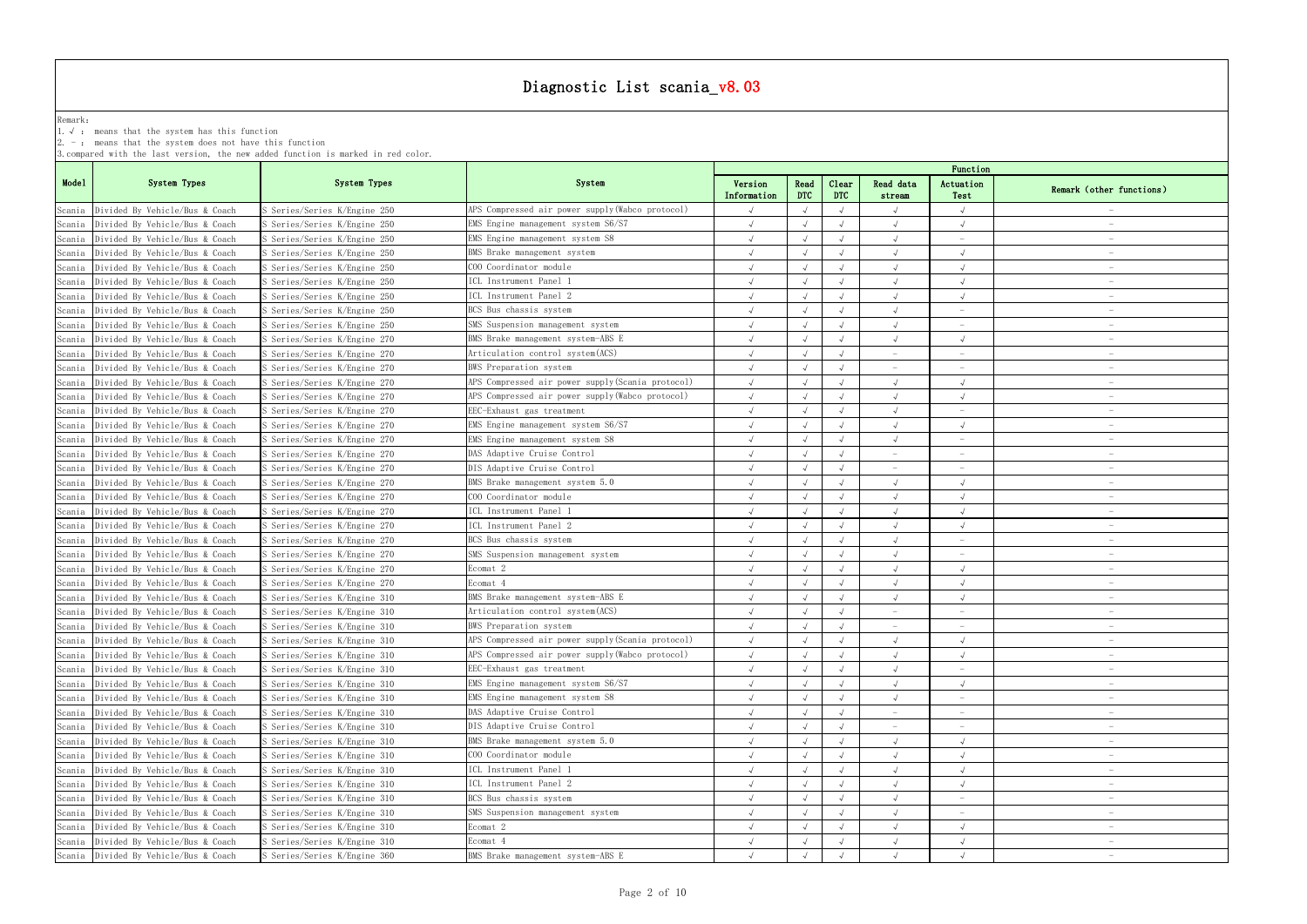|         |                                                            |                                                                                   | Diagnostic List scania_v8.03                      |             |            |       |           |                                 |                                 |
|---------|------------------------------------------------------------|-----------------------------------------------------------------------------------|---------------------------------------------------|-------------|------------|-------|-----------|---------------------------------|---------------------------------|
|         |                                                            |                                                                                   |                                                   |             |            |       |           |                                 |                                 |
| Remark: | 1. $\sqrt{ }$ : means that the system has this function    |                                                                                   |                                                   |             |            |       |           |                                 |                                 |
|         | $2. -$ : means that the system does not have this function |                                                                                   |                                                   |             |            |       |           |                                 |                                 |
|         |                                                            | 3. compared with the last version, the new added function is marked in red color. |                                                   |             |            |       |           |                                 |                                 |
|         |                                                            |                                                                                   |                                                   |             |            |       |           | Function                        |                                 |
| Model   | System Types                                               | System Types                                                                      | System                                            | Version     | Read       | Clear | Read data | Actuation                       | Remark (other functions)        |
|         |                                                            |                                                                                   |                                                   | Information | <b>DTC</b> | DTC   | stream    | Test                            |                                 |
|         | Scania Divided By Vehicle/Bus & Coach                      | S Series/Series K/Engine 360                                                      | Articulation control system (ACS)                 |             |            |       |           |                                 |                                 |
| Scania  | Divided By Vehicle/Bus & Coach                             | Series/Series K/Engine 360                                                        | BWS Preparation system                            |             |            |       |           |                                 |                                 |
| Scania  | Divided By Vehicle/Bus & Coach                             | S Series/Series K/Engine 360                                                      | APS Compressed air power supply (Scania protocol) |             | $\sqrt{ }$ |       |           |                                 |                                 |
| Scania  | Divided By Vehicle/Bus & Coach                             | S Series/Series K/Engine 360                                                      | APS Compressed air power supply(Wabco protocol)   |             | $\sqrt{ }$ |       |           |                                 | $\hspace{0.1mm}-\hspace{0.1mm}$ |
| Scania  | Divided By Vehicle/Bus & Coach                             | S Series/Series K/Engine 360                                                      | EEC-Exhaust gas treatment                         |             | $\sqrt{ }$ |       |           |                                 |                                 |
|         | Scania Divided By Vehicle/Bus & Coach                      | S Series/Series K/Engine 360                                                      | EMS Engine management system S6/S7                |             | $\sqrt{ }$ |       |           |                                 |                                 |
| Scania  | Divided By Vehicle/Bus & Coach                             | S Series/Series K/Engine 360                                                      | EMS Engine management system S8                   |             | $\sqrt{ }$ |       |           |                                 |                                 |
| Scania  | Divided By Vehicle/Bus & Coach                             | S Series/Series K/Engine 360                                                      | DAS Adaptive Cruise Control                       |             |            |       |           |                                 |                                 |
| Scania  | Divided By Vehicle/Bus & Coach                             | S Series/Series K/Engine 360                                                      | DIS Adaptive Cruise Control                       |             | $\sqrt{ }$ |       |           | $\hspace{0.1mm}-\hspace{0.1mm}$ | $\hspace{0.1mm}-\hspace{0.1mm}$ |
| Scania  | Divided By Vehicle/Bus & Coach                             | S Series/Series K/Engine 360                                                      | BMS Brake management system 5.0                   |             | $\sqrt{ }$ |       |           |                                 |                                 |
| Scania  | Divided By Vehicle/Bus & Coach                             | S Series/Series K/Engine 360                                                      | COO Coordinator module                            |             | $\sqrt{ }$ |       |           |                                 |                                 |
| Scania  | Divided By Vehicle/Bus & Coach                             | S Series/Series K/Engine 360                                                      | ICL Instrument Panel 1                            |             | $\sqrt{ }$ |       |           |                                 |                                 |
| Scania  | Divided By Vehicle/Bus & Coach                             | S Series/Series K/Engine 360                                                      | ICL Instrument Panel 2                            |             |            |       |           |                                 |                                 |
| Scania  | Divided By Vehicle/Bus & Coach                             | S Series/Series K/Engine 360                                                      | BCS Bus chassis system                            |             | $\sqrt{ }$ |       |           | $\hspace{0.1mm}-\hspace{0.1mm}$ |                                 |
| Scania  | Divided By Vehicle/Bus & Coach                             | S Series/Series K/Engine 360                                                      | SMS Suspension management system                  |             | $\sqrt{ }$ |       |           | $\hspace{0.1mm}-\hspace{0.1mm}$ | $\hspace{0.1mm}-\hspace{0.1mm}$ |
| Scania  | Divided By Vehicle/Bus & Coach                             | S Series/Series K/Engine 360                                                      | Ecomat 2                                          |             | $\sqrt{ }$ |       |           | $\sqrt{ }$                      |                                 |
|         | Scania Divided By Vehicle/Bus & Coach                      | S Series/Series K/Engine 360                                                      | Ecomat 4                                          |             | $\sqrt{ }$ |       |           |                                 |                                 |
| Scania  | Divided By Vehicle/Bus & Coach                             | S Series/Series K/Engine 400                                                      | BMS Brake management system-ABS E                 |             | $\sqrt{ }$ |       |           |                                 |                                 |
| Scania  | Divided By Vehicle/Bus & Coach                             | S Series/Series K/Engine 400                                                      | Articulation control system (ACS)                 |             |            |       |           |                                 |                                 |
| Scania  | Divided By Vehicle/Bus & Coach                             | S Series/Series K/Engine 400                                                      | BWS Preparation system                            |             |            |       |           |                                 |                                 |
| Scania  | Divided By Vehicle/Bus & Coach                             | S Series/Series K/Engine 400                                                      | APS Compressed air power supply (Scania protocol) |             |            |       |           |                                 |                                 |
| Scania  | Divided By Vehicle/Bus & Coach                             | S Series/Series K/Engine 400                                                      | APS Compressed air power supply (Wabco protocol)  |             |            |       |           |                                 |                                 |
| Scania  | Divided By Vehicle/Bus & Coach                             | S Series/Series K/Engine 400                                                      | EEC-Exhaust gas treatment                         |             | $\sqrt{ }$ |       |           |                                 |                                 |
| Scania  | Divided By Vehicle/Bus & Coach                             | S Series/Series K/Engine 400                                                      | EMS Engine management system S6/S7                |             | $\sqrt{ }$ |       |           |                                 |                                 |
| Scania  | Divided By Vehicle/Bus & Coach                             | S Series/Series K/Engine 400                                                      | EMS Engine management system S8                   |             |            |       |           |                                 |                                 |
|         | Scania Divided By Vehicle/Bus & Coach                      | S Series/Series K/Engine 400                                                      | DAS Adaptive Cruise Control                       |             | $\sqrt{ }$ |       |           |                                 |                                 |
| Scania  | Divided By Vehicle/Bus & Coach                             | S Series/Series K/Engine 400                                                      | DIS Adaptive Cruise Control                       |             | $\sqrt{ }$ |       |           |                                 |                                 |
|         | Scania Divided By Vehicle/Bus & Coach                      | S Series/Series K/Engine 400                                                      | BMS Brake management system 5.0                   |             | $\sqrt{ }$ |       |           |                                 |                                 |
| Scania  | Divided By Vehicle/Bus & Coach                             | S Series/Series K/Engine 400                                                      | COO Coordinator module                            |             | $\sqrt{ }$ |       |           |                                 |                                 |
| Scania  | Divided By Vehicle/Bus & Coach                             | S Series/Series K/Engine 400                                                      | ICL Instrument Panel 1                            |             | $\sqrt{ }$ |       |           |                                 |                                 |
| Scania  | Divided By Vehicle/Bus & Coach                             | S Series/Series K/Engine 400                                                      | ICL Instrument Panel 2                            |             | $\sqrt{ }$ |       |           |                                 | $\hspace{0.1mm}-\hspace{0.1mm}$ |
| Scania  | Divided By Vehicle/Bus & Coach                             | S Series/Series K/Engine 400                                                      | BCS Bus chassis system                            |             | $\sqrt{ }$ |       |           | $\hspace{0.1mm}-\hspace{0.1mm}$ | $\hspace{0.1mm}-\hspace{0.1mm}$ |
|         | Scania Divided By Vehicle/Bus & Coach                      | S Series/Series K/Engine 400                                                      | SMS Suspension management system                  |             | $\sqrt{ }$ |       |           | $\overline{\phantom{a}}$        |                                 |
|         | Scania Divided By Vehicle/Bus & Coach                      | S Series/Series K/Engine 400                                                      | Ecomat 2                                          |             | $\sqrt{ }$ |       |           |                                 |                                 |
| Scania  | Divided By Vehicle/Bus & Coach                             | S Series/Series K/Engine 400                                                      | Ecomat 4                                          |             |            |       |           |                                 |                                 |
| Scania  | Divided By Vehicle/Bus & Coach                             | S Series/Series K/Engine 440                                                      | BMS Brake management system                       |             |            |       |           |                                 |                                 |
| Scania  | Divided By Vehicle/Bus & Coach                             | S Series/Series K/Engine 440                                                      | APS Compressed air power supply (Scania protocol) |             | $\sqrt{ }$ |       |           |                                 | $\hspace{0.1mm}-\hspace{0.1mm}$ |
| Scania  | Divided By Vehicle/Bus & Coach                             | S Series/Series K/Engine 440                                                      | APS Compressed air power supply (Wabco protocol)  |             |            |       |           |                                 |                                 |
|         | Scania Divided By Vehicle/Bus & Coach                      | S Series/Series K/Engine 440                                                      | EMS Engine management system S6/S7                |             |            |       |           |                                 |                                 |
| Scania  | Divided By Vehicle/Bus & Coach                             | S Series/Series K/Engine 440                                                      | EMS Engine management system S8                   |             |            |       |           |                                 |                                 |
| Scania  | Divided By Vehicle/Bus & Coach                             | S Series/Series K/Engine 440                                                      | BMS Brake management system                       |             | $\sqrt{ }$ |       |           |                                 |                                 |
| Scania  | Divided By Vehicle/Bus & Coach                             | S Series/Series K/Engine 440                                                      | COO Coordinator module                            |             | $\sqrt{ }$ |       |           |                                 | $\hspace{0.1mm}$                |
| Scania  | Divided By Vehicle/Bus & Coach                             | S Series/Series K/Engine 440                                                      | ICL Instrument Panel 1                            |             | $\sqrt{ }$ |       |           |                                 | $\overline{\phantom{0}}$        |
|         | Scania Divided By Vehicle/Bus & Coach                      | S Series/Series K/Engine 440                                                      | ICL Instrument Panel 2                            |             | $\sqrt{ }$ |       |           | $\sqrt{ }$                      |                                 |
|         | Scania Divided By Vehicle/Bus & Coach                      | S Series/Series K/Engine 440                                                      | BCS Bus chassis system                            |             | $\sqrt{ }$ |       |           | $\hspace{0.1mm}-\hspace{0.1mm}$ |                                 |
|         | Scania Divided By Vehicle/Bus & Coach                      | S Series/Series K/Engine 440                                                      | SMS Suspension management system                  |             |            |       |           |                                 |                                 |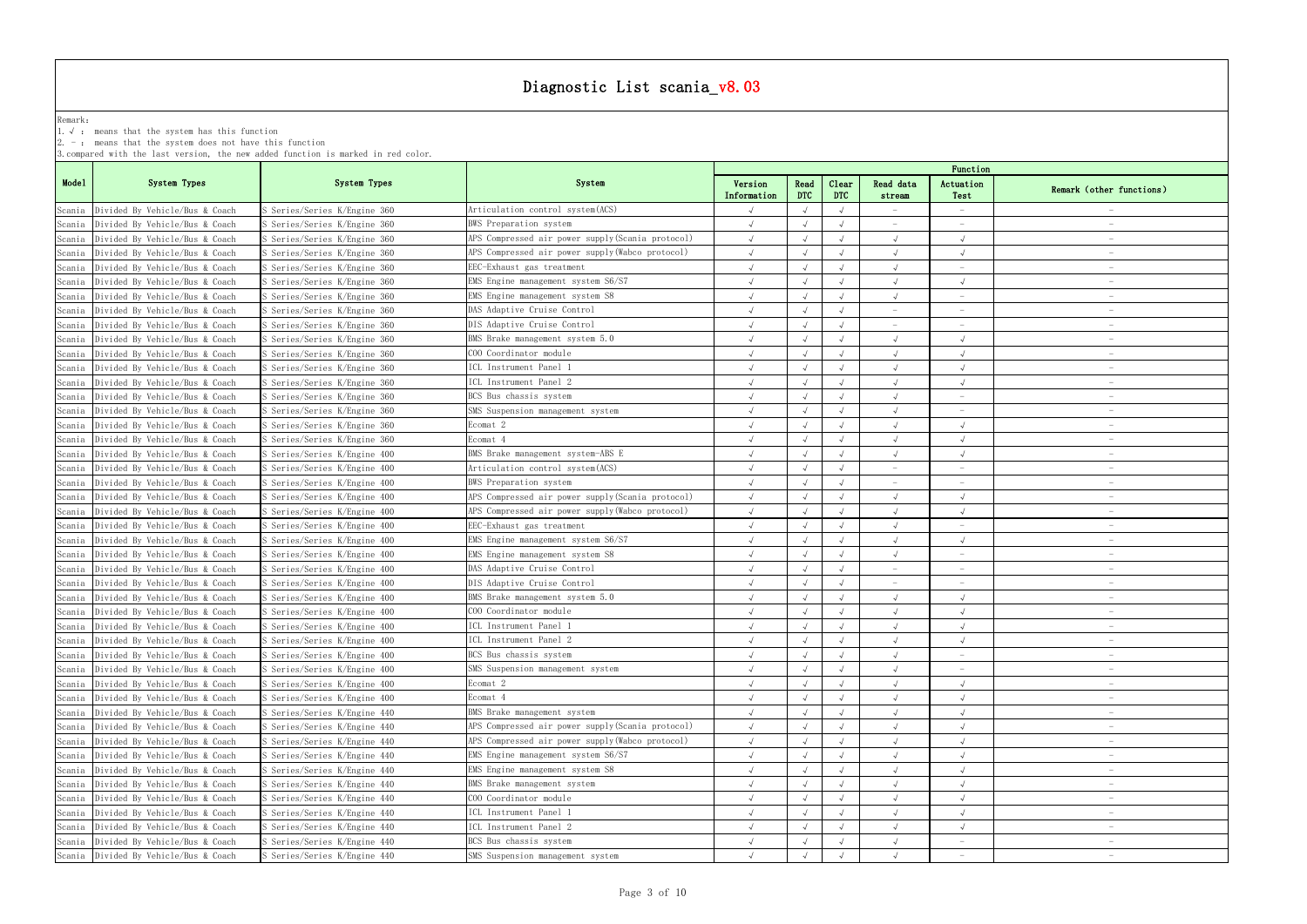|         |                                                            |                                                                                   | Diagnostic List scania_v8.03                      |             |            |            |           |                                 |                                 |
|---------|------------------------------------------------------------|-----------------------------------------------------------------------------------|---------------------------------------------------|-------------|------------|------------|-----------|---------------------------------|---------------------------------|
| Remark: |                                                            |                                                                                   |                                                   |             |            |            |           |                                 |                                 |
|         | 1. $\sqrt{ }$ : means that the system has this function    |                                                                                   |                                                   |             |            |            |           |                                 |                                 |
|         | $2. -$ : means that the system does not have this function |                                                                                   |                                                   |             |            |            |           |                                 |                                 |
|         |                                                            | 3. compared with the last version, the new added function is marked in red color. |                                                   |             |            |            |           |                                 |                                 |
|         |                                                            |                                                                                   |                                                   |             |            |            |           | Function                        |                                 |
| Model   | System Types                                               | System Types                                                                      | System                                            | Version     | Read       | Clear      | Read data | Actuation                       | Remark (other functions)        |
|         |                                                            |                                                                                   |                                                   | Information | <b>DTC</b> | DTC        | stream    | Test                            |                                 |
|         | Scania Divided By Vehicle/Bus & Coach                      | S Series/Series F/Engine 250                                                      | BMS Brake management system-ABS E                 |             |            |            |           |                                 |                                 |
| Scania  | Divided By Vehicle/Bus & Coach                             | S Series/Series F/Engine 250                                                      | Articulation control system (ACS)                 |             |            |            |           |                                 |                                 |
| Scania  | Divided By Vehicle/Bus & Coach                             | S Series/Series F/Engine 250                                                      | BWS Preparation system                            |             |            |            |           | $\overline{\phantom{a}}$        |                                 |
| Scania  | Divided By Vehicle/Bus & Coach                             | S Series/Series F/Engine 250                                                      | APS Compressed air power supply(Scania protocol)  |             | $\sqrt{ }$ |            |           |                                 |                                 |
|         | Scania Divided By Vehicle/Bus & Coach                      | S Series/Series F/Engine 250                                                      | APS Compressed air power supply (Wabco protocol)  |             |            |            |           | $\sqrt{ }$                      |                                 |
|         | Scania Divided By Vehicle/Bus & Coach                      | S Series/Series F/Engine 250                                                      | EEC-Exhaust gas treatment                         |             | $\sqrt{ }$ | $\sqrt{ }$ |           | $\overline{\phantom{a}}$        |                                 |
| Scania  | Divided By Vehicle/Bus & Coach                             | S Series/Series F/Engine 250                                                      | EMS Engine management system S6/S7                |             |            |            |           |                                 |                                 |
| Scania  | Divided By Vehicle/Bus & Coach                             | S Series/Series F/Engine 250                                                      | EMS Engine management system S8                   |             |            |            |           |                                 |                                 |
| Scania  | Divided By Vehicle/Bus & Coach                             | S Series/Series F/Engine 250                                                      | DAS Adaptive Cruise Control                       |             | $\sqrt{ }$ |            |           | $\overline{\phantom{a}}$        |                                 |
| Scania  | Divided By Vehicle/Bus & Coach                             | S Series/Series F/Engine 250                                                      | DIS Adaptive Cruise Control                       |             |            |            |           |                                 |                                 |
|         | Scania Divided By Vehicle/Bus & Coach                      | S Series/Series F/Engine 250                                                      | BMS Brake management system 5.0                   |             |            |            |           |                                 |                                 |
|         | Scania Divided By Vehicle/Bus & Coach                      | S Series/Series F/Engine 250                                                      | COO Coordinator module                            |             | $\sqrt{ }$ |            |           |                                 |                                 |
| Scania  | Divided By Vehicle/Bus & Coach                             | S Series/Series F/Engine 250                                                      | ICL Instrument Panel                              |             |            |            |           |                                 |                                 |
|         | Scania Divided By Vehicle/Bus & Coach                      | S Series/Series F/Engine 250                                                      | CL Instrument Panel 2                             |             |            |            |           |                                 |                                 |
|         | Scania Divided By Vehicle/Bus & Coach                      | S Series/Series F/Engine 250                                                      | BCS Bus chassis system                            |             | $\sqrt{ }$ |            |           | $\overline{\phantom{m}}$        |                                 |
|         | Scania Divided By Vehicle/Bus & Coach                      | S Series/Series F/Engine 250                                                      | SMS Suspension management system                  |             | $\sqrt{ }$ |            |           |                                 |                                 |
|         | Scania Divided By Vehicle/Bus & Coach                      | S Series/Series F/Engine 250                                                      | Ecomat 2                                          |             | $\sqrt{ }$ |            |           | $\sqrt{ }$                      |                                 |
| Scania  | Divided By Vehicle/Bus & Coach                             | S Series/Series F/Engine 250                                                      | Ecomat 4                                          |             |            |            |           |                                 |                                 |
| Scania  | Divided By Vehicle/Bus & Coach                             | S Series/Series F/Engine 310                                                      | BMS Brake management system-ABS E                 |             |            |            |           |                                 |                                 |
| Scania  | Divided By Vehicle/Bus & Coach                             | S Series/Series F/Engine 310                                                      | Articulation control system(ACS)                  |             |            |            |           | $\hspace{0.1mm}-\hspace{0.1mm}$ |                                 |
| Scania  | Divided By Vehicle/Bus & Coach                             | S Series/Series F/Engine 310                                                      | BWS Preparation system                            |             |            |            |           |                                 |                                 |
|         | Scania Divided By Vehicle/Bus & Coach                      | S Series/Series F/Engine 310                                                      | APS Compressed air power supply(Scania protocol)  |             |            |            |           |                                 |                                 |
| Scania  | Divided By Vehicle/Bus & Coach                             | S Series/Series F/Engine 310                                                      | APS Compressed air power supply (Wabco protocol)  |             |            |            |           |                                 |                                 |
| Scania  | Divided By Vehicle/Bus & Coach                             | S Series/Series F/Engine 310                                                      | EEC-Exhaust gas treatment                         |             |            |            |           |                                 |                                 |
| Scania  | Divided By Vehicle/Bus & Coach                             | S Series/Series F/Engine 310                                                      | EMS Engine management system S6/S7                |             |            |            |           |                                 |                                 |
|         | Scania Divided By Vehicle/Bus & Coach                      | S Series/Series F/Engine 310                                                      | EMS Engine management system S8                   |             | $\sqrt{ }$ |            |           |                                 |                                 |
|         | Scania Divided By Vehicle/Bus & Coach                      | S Series/Series F/Engine 310                                                      | DAS Adaptive Cruise Control                       |             |            |            |           |                                 |                                 |
|         | Scania Divided By Vehicle/Bus & Coach                      | S Series/Series F/Engine 310                                                      | DIS Adaptive Cruise Control                       |             | $\sqrt{ }$ |            |           |                                 |                                 |
| Scania  | Divided By Vehicle/Bus & Coach                             | S Series/Series F/Engine 310                                                      | BMS Brake management system 5.0                   |             | $\sqrt{ }$ |            |           |                                 |                                 |
| Scania  | Divided By Vehicle/Bus & Coach                             | S Series/Series F/Engine 310                                                      | COO Coordinator module                            |             |            |            |           |                                 |                                 |
|         | Scania Divided By Vehicle/Bus & Coach                      | S Series/Series F/Engine 310                                                      | ICL Instrument Panel 1                            |             | $\sqrt{ }$ |            |           | $\sqrt{ }$                      | $\hspace{0.1mm}-\hspace{0.1mm}$ |
|         | Scania Divided By Vehicle/Bus & Coach                      | S Series/Series F/Engine 310                                                      | ICL Instrument Panel 2                            |             | $\sqrt{ }$ |            |           | $\sqrt{ }$                      |                                 |
|         | Scania Divided By Vehicle/Bus & Coach                      | S Series/Series F/Engine 310                                                      | BCS Bus chassis system                            |             | $\sqrt{ }$ |            |           |                                 |                                 |
|         | Scania Divided By Vehicle/Bus & Coach                      | S Series/Series F/Engine 310                                                      | SMS Suspension management system                  |             | $\sqrt{ }$ | $\sqrt{ }$ |           | $\overline{\phantom{a}}$        |                                 |
| Scania  | Divided By Vehicle/Bus & Coach                             | S Series/Series F/Engine 310                                                      | Ecomat 2                                          |             |            |            |           |                                 |                                 |
|         | Scania Divided By Vehicle/Bus & Coach                      | S Series/Series F/Engine 310                                                      | Ecomat 4                                          |             |            |            |           |                                 |                                 |
|         | Scania Divided By Vehicle/Bus & Coach                      | T Series/Touring Euro 4/Euro 5/EEV                                                | BMS Brake management system-ABS E                 |             | $\sqrt{ }$ |            |           | $\sqrt{ }$                      | $-$                             |
|         | Scania Divided By Vehicle/Bus & Coach                      | T Series/Touring Euro 4/Euro 5/EEV                                                | Articulation control system (ACS)                 |             |            |            |           |                                 |                                 |
|         | Scania Divided By Vehicle/Bus & Coach                      | T Series/Touring Euro 4/Euro 5/EEV                                                | BWS Preparation system                            |             |            |            |           |                                 |                                 |
| Scania  | Divided By Vehicle/Bus & Coach                             | T Series/Touring Euro 4/Euro 5/EEV                                                | APS Compressed air power supply (Scania protocol) |             |            |            |           |                                 |                                 |
| Scania  | Divided By Vehicle/Bus & Coach                             | Series/Touring Euro 4/Euro 5/EEV                                                  | APS Compressed air power supply (Wabco protocol)  |             | $\sqrt{ }$ |            |           | $\sqrt{ }$                      |                                 |
|         | Scania Divided By Vehicle/Bus & Coach                      | T Series/Touring Euro 4/Euro 5/EEV                                                | EEC-Exhaust gas treatment                         |             | $\sqrt{ }$ |            |           | $-$                             |                                 |
|         | Scania Divided By Vehicle/Bus & Coach                      | T Series/Touring Euro 4/Euro 5/EEV                                                | EMS Engine management system S6/S7                |             | $\sqrt{ }$ |            |           |                                 | $\hspace{0.1mm}-\hspace{0.1mm}$ |
|         | Scania Divided By Vehicle/Bus & Coach                      | T Series/Touring Euro 4/Euro 5/EEV                                                | EMS Engine management system S8                   |             |            |            |           |                                 |                                 |
|         | Scania Divided By Vehicle/Bus & Coach                      | T Series/Touring Euro 4/Euro 5/EEV                                                | DAS Adaptive Cruise Control                       |             |            |            |           |                                 |                                 |
|         | Scania Divided By Vehicle/Bus & Coach                      | T Series/Touring Euro 4/Euro 5/EEV                                                | DIS Adaptive Cruise Control                       |             |            |            |           |                                 |                                 |
|         |                                                            |                                                                                   |                                                   |             |            |            |           |                                 |                                 |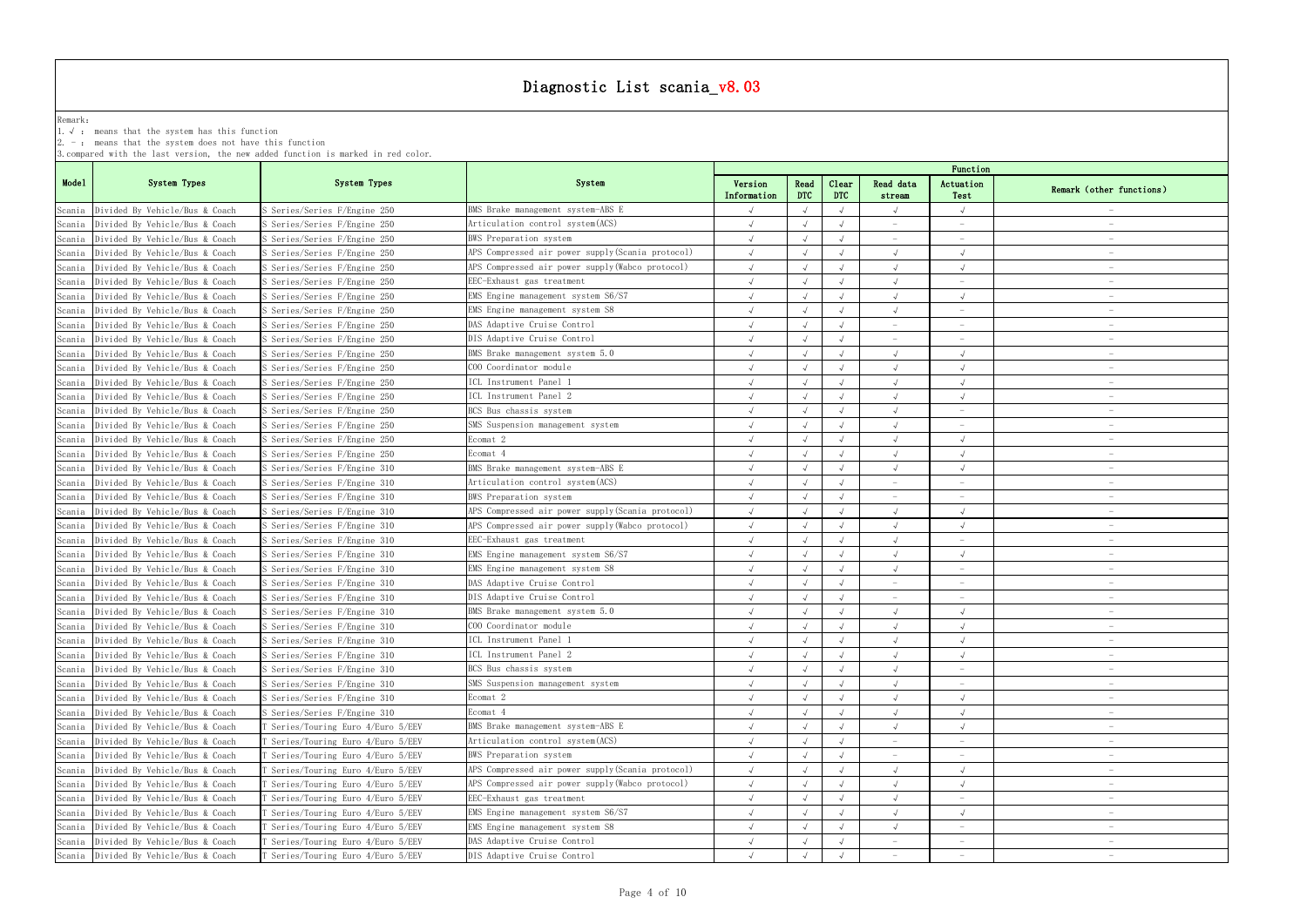|         |                                                            |                                                                                   | Diagnostic List scania_v8.03                                                |             |                          |       |           |                                 |                                 |
|---------|------------------------------------------------------------|-----------------------------------------------------------------------------------|-----------------------------------------------------------------------------|-------------|--------------------------|-------|-----------|---------------------------------|---------------------------------|
|         |                                                            |                                                                                   |                                                                             |             |                          |       |           |                                 |                                 |
| Remark: | 1. $\sqrt{ }$ : means that the system has this function    |                                                                                   |                                                                             |             |                          |       |           |                                 |                                 |
|         | $2. -$ : means that the system does not have this function |                                                                                   |                                                                             |             |                          |       |           |                                 |                                 |
|         |                                                            | 3. compared with the last version, the new added function is marked in red color. |                                                                             |             |                          |       |           |                                 |                                 |
|         |                                                            |                                                                                   |                                                                             |             |                          |       |           | Function                        |                                 |
| Model   | System Types                                               | System Types                                                                      | System                                                                      | Version     | Read                     | Clear | Read data | Actuation                       | Remark (other functions)        |
|         |                                                            |                                                                                   |                                                                             | Information | <b>DTC</b>               | DTC   | stream    | Test                            |                                 |
|         | Scania Divided By Vehicle/Bus & Coach                      | Series/Touring Euro 4/Euro 5/EEV                                                  | BMS Brake management system 5.0                                             |             |                          |       |           |                                 |                                 |
| Scania  | Divided By Vehicle/Bus & Coach                             | Series/Touring Euro 4/Euro 5/EEV                                                  | VIS Visbility system                                                        |             | $\sqrt{ }$               |       |           |                                 |                                 |
| Scania  | Divided By Vehicle/Bus & Coach                             | Series/Touring Euro 4/Euro 5/EEV [                                                | COO Coordinator module<br>ICL Instrument Panel 1                            |             | $\sqrt{ }$               |       |           |                                 |                                 |
| Scania  | Divided By Vehicle/Bus & Coach                             | Series/Touring Euro 4/Euro 5/EEV `                                                | ICL Instrument Panel 2                                                      |             | $\sqrt{ }$               |       |           |                                 | $\hspace{0.1mm}-\hspace{0.1mm}$ |
| Scania  | Divided By Vehicle/Bus & Coach                             | Series/Touring Euro 4/Euro 5/EEV [                                                |                                                                             |             | $\sqrt{ }$               |       |           |                                 |                                 |
|         | Scania Divided By Vehicle/Bus & Coach                      | Series/Touring Euro 4/Euro 5/EEV                                                  | BCS Bus chassis system                                                      |             | $\sqrt{ }$<br>$\sqrt{ }$ |       |           |                                 |                                 |
| Scania  | Divided By Vehicle/Bus & Coach                             | Series/Touring Euro 4/Euro 5/EEV `                                                | SMS Suspension management system                                            |             |                          |       |           |                                 |                                 |
| Scania  | Divided By Vehicle/Bus & Coach                             | Series/Touring Euro 4/Euro 5/EEV                                                  | Ecomat 2                                                                    |             |                          |       |           |                                 |                                 |
| Scania  | Divided By Vehicle/Bus & Coach                             | O Series/Omnicity Euro 3                                                          | Ecomat 2                                                                    |             | $\sqrt{ }$               |       |           |                                 | $\hspace{0.1mm}-\hspace{0.1mm}$ |
| Scania  | Divided By Vehicle/Bus & Coach                             | Omnicity Euro 4/Euro 5/EEV                                                        | BMS Brake management system-ABS E                                           |             | $\sqrt{ }$               |       |           |                                 |                                 |
| Scania  | Divided By Vehicle/Bus & Coach                             | Omnicity Euro 4/Euro 5/EEV                                                        | Articulation control system (ACS)                                           |             | $\sqrt{ }$               |       |           |                                 |                                 |
| Scania  | Divided By Vehicle/Bus & Coach                             | Omnicity Euro 4/Euro 5/EEV                                                        | BWS Preparation system<br>APS Compressed air power supply (Scania protocol) |             | $\sqrt{ }$               |       |           |                                 |                                 |
| Scania  | Divided By Vehicle/Bus & Coach                             | Omnicity Euro 4/Euro 5/EEV                                                        |                                                                             |             |                          |       |           |                                 |                                 |
| Scania  | Divided By Vehicle/Bus & Coach                             | Omnicity Euro 4/Euro 5/EEV                                                        | APS Compressed air power supply (Wabco protocol)                            |             | $\sqrt{ }$               |       |           |                                 |                                 |
|         | Scania Divided By Vehicle/Bus & Coach                      | Omnicity Euro 4/Euro 5/EEV                                                        | EEC-Exhaust gas treatment                                                   |             | $\sqrt{ }$               |       |           | $\hspace{0.1mm}-\hspace{0.1mm}$ | $\hspace{0.1mm}-\hspace{0.1mm}$ |
| Scania  | Divided By Vehicle/Bus & Coach                             | Omnicity Euro 4/Euro 5/EEV                                                        | EMS Engine management system S6/S7                                          |             | $\sqrt{ }$               |       |           | $\sqrt{ }$                      |                                 |
|         | Scania Divided By Vehicle/Bus & Coach                      | Omnicity Euro 4/Euro 5/EEV                                                        | EMS Engine management system S8                                             |             | $\sqrt{ }$               |       |           | $\overline{\phantom{m}}$        |                                 |
| Scania  | Divided By Vehicle/Bus & Coach                             | Omnicity Euro 4/Euro 5/EEV                                                        | DAS Adaptive Cruise Control                                                 |             | $\sqrt{ }$               |       |           |                                 |                                 |
| Scania  | Divided By Vehicle/Bus & Coach                             | Omnicity Euro 4/Euro 5/EEV                                                        | DIS Adaptive Cruise Control                                                 |             |                          |       |           |                                 |                                 |
| Scania  | Divided By Vehicle/Bus & Coach                             | Omnicity Euro 4/Euro 5/EEV                                                        | BMS Brake management system 5.0                                             |             | $\sqrt{ }$               |       |           |                                 |                                 |
| Scania  | Divided By Vehicle/Bus & Coach                             | Omnicity Euro 4/Euro 5/EEV                                                        | VIS Visbility system                                                        |             |                          |       |           |                                 |                                 |
| Scania  | Divided By Vehicle/Bus & Coach                             | Omnicity Euro 4/Euro 5/EEV                                                        | COO Coordinator module                                                      |             |                          |       |           |                                 |                                 |
| Scania  | Divided By Vehicle/Bus & Coach                             | Omnicity Euro 4/Euro 5/EEV                                                        | ICL Instrument Panel 1                                                      |             | $\sqrt{ }$               |       |           |                                 |                                 |
| Scania  | Divided By Vehicle/Bus & Coach                             | Omnicity Euro 4/Euro 5/EEV                                                        | ICL Instrument Panel 2                                                      |             | $\sqrt{ }$               |       |           |                                 |                                 |
| Scania  | Divided By Vehicle/Bus & Coach                             | Omnicity Euro 4/Euro 5/EEV                                                        | BCS Bus chassis system                                                      |             |                          |       |           |                                 |                                 |
|         | Scania Divided By Vehicle/Bus & Coach                      | Omnicity Euro 4/Euro 5/EEV                                                        | SMS Suspension management system                                            |             | $\sqrt{ }$               |       |           |                                 |                                 |
| Scania  | Divided By Vehicle/Bus & Coach                             | Omnicity Euro 4/Euro 5/EEV                                                        | Ecomat 2                                                                    |             | $\sqrt{ }$               |       |           |                                 |                                 |
|         | Scania Divided By Vehicle/Bus & Coach                      | OmniExpress Euro 4/Euro 5/EEV                                                     | BMS Brake management system-ABS E                                           |             | $\sqrt{ }$               |       |           |                                 |                                 |
| Scania  | Divided By Vehicle/Bus & Coach                             | OmniExpress Euro 4/Euro 5/EEV                                                     | Articulation control system(ACS)                                            |             | $\sqrt{ }$               |       |           |                                 |                                 |
| Scania  | Divided By Vehicle/Bus & Coach                             | OmniExpress Euro 4/Euro 5/EEV                                                     | BWS Preparation system                                                      |             | $\sqrt{ }$               |       |           |                                 |                                 |
| Scania  | Divided By Vehicle/Bus & Coach                             | OmniExpress Euro 4/Euro 5/EEV                                                     | APS Compressed air power supply (Scania protocol)                           |             | $\sqrt{ }$               |       |           |                                 | $\hspace{0.1mm}-\hspace{0.1mm}$ |
|         | Scania Divided By Vehicle/Bus & Coach                      | OmniExpress Euro 4/Euro 5/EEV                                                     | APS Compressed air power supply (Wabco protocol)                            |             | $\sqrt{ }$               |       |           |                                 | $\hspace{0.1mm}-\hspace{0.1mm}$ |
|         | Scania Divided By Vehicle/Bus & Coach                      | OmniExpress Euro 4/Euro 5/EEV                                                     | EEC-Exhaust gas treatment                                                   |             | $\sqrt{ }$               |       |           |                                 |                                 |
|         | Scania Divided By Vehicle/Bus & Coach                      | OmniExpress Euro 4/Euro 5/EEV                                                     | EMS Engine management system S6/S7                                          |             | $\sqrt{ }$               |       |           |                                 |                                 |
| Scania  | Divided By Vehicle/Bus & Coach                             | OmniExpress Euro 4/Euro 5/EEV                                                     | EMS Engine management system S8                                             |             |                          |       |           |                                 |                                 |
| Scania  | Divided By Vehicle/Bus & Coach                             | OmniExpress Euro 4/Euro 5/EEV                                                     | DAS Adaptive Cruise Control                                                 |             |                          |       |           |                                 |                                 |
| Scania  | Divided By Vehicle/Bus & Coach                             | OmniExpress Euro 4/Euro 5/EEV                                                     | DIS Adaptive Cruise Control                                                 |             | $\sqrt{ }$               |       |           | $\overline{\phantom{a}}$        | $\hspace{0.1mm}-\hspace{0.1mm}$ |
| Scania  | Divided By Vehicle/Bus & Coach                             | OmniExpress Euro 4/Euro 5/EEV                                                     | BMS Brake management system 5.0                                             |             |                          |       |           | $\sqrt{ }$                      |                                 |
|         | Scania Divided By Vehicle/Bus & Coach                      | OmniExpress Euro 4/Euro 5/EEV                                                     | VIS Visbility system                                                        |             |                          |       |           |                                 |                                 |
| Scania  | Divided By Vehicle/Bus & Coach                             | OmniExpress Euro 4/Euro 5/EEV                                                     | COO Coordinator module                                                      |             |                          |       |           |                                 |                                 |
| Scania  | Divided By Vehicle/Bus & Coach                             | OmniExpress Euro 4/Euro 5/EEV                                                     | ICL Instrument Panel 1                                                      |             | $\sqrt{ }$               |       |           |                                 |                                 |
| Scania  | Divided By Vehicle/Bus & Coach                             | OmniExpress Euro 4/Euro 5/EEV                                                     | ICL Instrument Panel 2                                                      |             | $\sqrt{ }$               |       |           |                                 | $\hspace{0.1mm}-\hspace{0.1mm}$ |
| Scania  | Divided By Vehicle/Bus & Coach                             | OmniExpress Euro 4/Euro 5/EEV                                                     | BCS Bus chassis system                                                      |             | $\sqrt{ }$               |       |           | $\hspace{0.1mm}-\hspace{0.1mm}$ | $\overline{\phantom{0}}$        |
|         | Scania Divided By Vehicle/Bus & Coach                      | OmniExpress Euro 4/Euro 5/EEV                                                     | SMS Suspension management system                                            |             | $\sqrt{ }$               |       |           | $\overline{\phantom{a}}$        |                                 |
|         | Scania Divided By Vehicle/Bus & Coach                      | OmniExpress Euro 4/Euro 5/EEV                                                     | Ecomat 2                                                                    |             | $\sqrt{ }$               |       |           |                                 |                                 |
|         | Scania Divided By Vehicle/Bus & Coach                      | Omniline Euro 3                                                                   | Ecomat 2                                                                    |             |                          |       |           |                                 |                                 |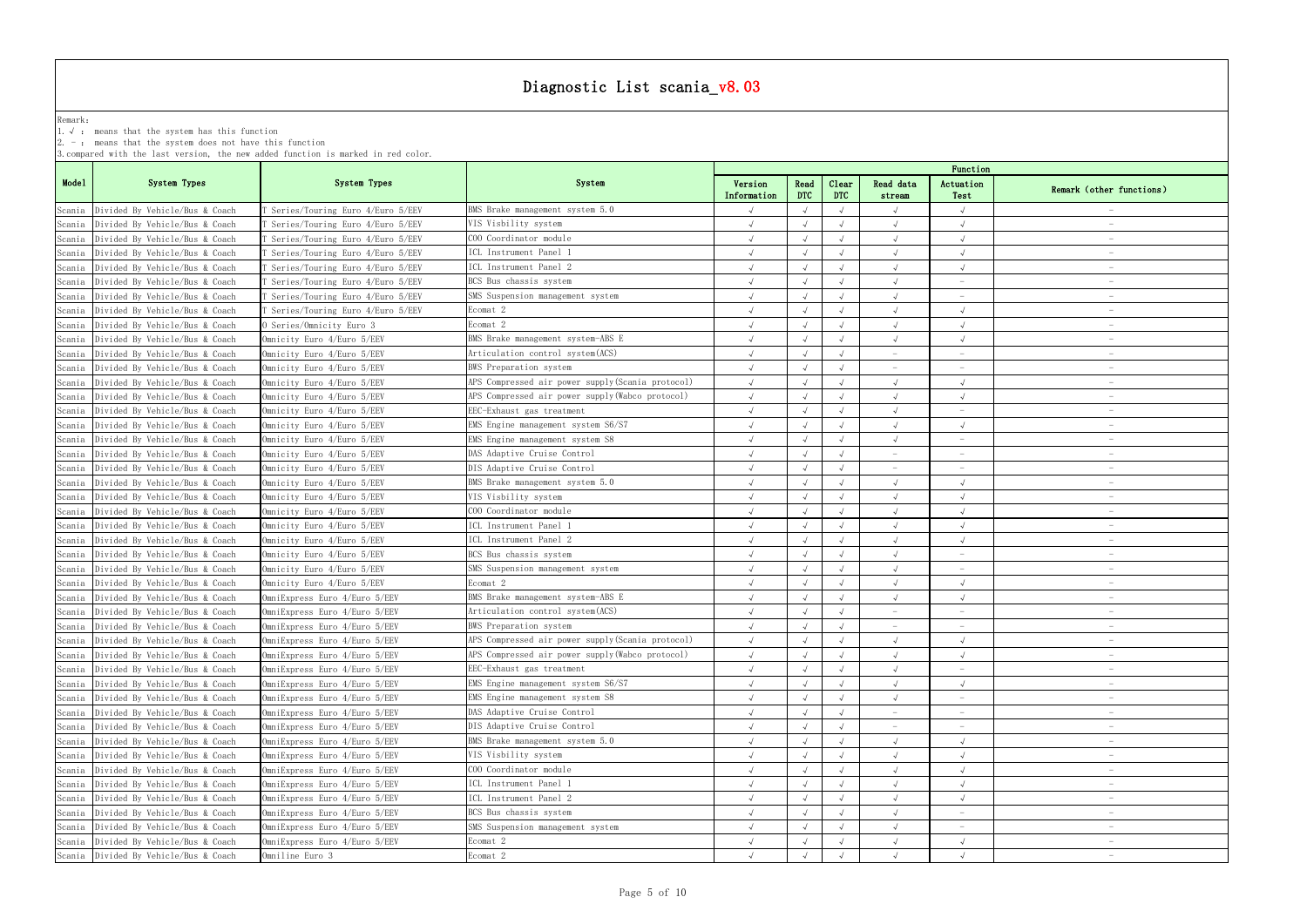# Diagnostic List scenic v8.03

|         |                                                                                                                       |                                                                                   | Diagnostic List scania v8.03                      |                        |                    |                     |                     |                                 |                                  |
|---------|-----------------------------------------------------------------------------------------------------------------------|-----------------------------------------------------------------------------------|---------------------------------------------------|------------------------|--------------------|---------------------|---------------------|---------------------------------|----------------------------------|
| Remark: | 1. $\sqrt{ }$ : means that the system has this function<br>2. $-$ : means that the system does not have this function | 3. compared with the last version, the new added function is marked in red color. |                                                   |                        |                    |                     |                     |                                 |                                  |
|         |                                                                                                                       |                                                                                   |                                                   |                        |                    |                     |                     | Function                        |                                  |
| Model   | System Types                                                                                                          | System Types                                                                      | System                                            | Version<br>Information | Read<br><b>DTC</b> | Clear<br><b>DTC</b> | Read data<br>stream | Actuation<br>Test               | Remark (other functions)         |
| Scania  | Divided By Vehicle/Bus & Coach                                                                                        | Omniline Euro 4/Euro 5/EEV                                                        | BMS Brake management system-ABS E                 |                        |                    |                     |                     |                                 |                                  |
| Scania  | Divided By Vehicle/Bus & Coach                                                                                        | Omniline Euro 4/Euro 5/EEV                                                        | Articulation control system (ACS)                 |                        | $\sqrt{ }$         |                     |                     | $\hspace{0.1mm}-\hspace{0.1mm}$ | $\hspace{0.1mm}-\hspace{0.1mm}$  |
| Scania  | Divided By Vehicle/Bus & Coach                                                                                        | Omniline Euro 4/Euro 5/EEV                                                        | BWS Preparation system                            |                        |                    |                     |                     |                                 |                                  |
| Scania  | Divided By Vehicle/Bus & Coach                                                                                        | Omniline Euro 4/Euro 5/EEV                                                        | APS Compressed air power supply (Scania protocol) |                        |                    |                     |                     |                                 |                                  |
| Scania  | Divided By Vehicle/Bus & Coach                                                                                        | Omniline Euro 4/Euro 5/EEV                                                        | APS Compressed air power supply (Wabco protocol)  |                        |                    |                     |                     |                                 |                                  |
| Scania  | Divided By Vehicle/Bus & Coach                                                                                        | Omniline Euro 4/Euro 5/EEV                                                        | EEC-Exhaust gas treatment                         |                        |                    |                     |                     |                                 |                                  |
| Scania  | Divided By Vehicle/Bus & Coach                                                                                        | Omniline Euro 4/Euro 5/EEV                                                        | EMS Engine management system S6/S7                |                        | $\sqrt{ }$         |                     |                     |                                 | $\hspace{0.1mm}-\hspace{0.1mm}$  |
| Scania  | Divided By Vehicle/Bus & Coach                                                                                        | Omniline Euro 4/Euro 5/EEV                                                        | EMS Engine management system S8                   |                        | $\sqrt{ }$         |                     |                     | $\frac{1}{2}$                   |                                  |
| Scania  | Divided By Vehicle/Bus & Coach                                                                                        | Omniline Euro 4/Euro 5/EEV                                                        | DAS Adaptive Cruise Control                       |                        | $\sqrt{ }$         |                     |                     |                                 |                                  |
|         | Scania Divided By Vehicle/Bus & Coach                                                                                 | Omniline Euro 4/Euro 5/EEV                                                        | DIS Adaptive Cruise Control                       |                        | $\sqrt{ }$         |                     |                     | $\overline{\phantom{a}}$        |                                  |
| Scania  | Divided By Vehicle/Bus & Coach                                                                                        | Omniline Euro 4/Euro 5/EEV                                                        | BMS Brake management system 5.0                   |                        | $\sqrt{ }$         |                     |                     |                                 |                                  |
| Scania  | Divided By Vehicle/Bus & Coach                                                                                        | Omniline Euro 4/Euro 5/EEV                                                        | VIS Visbility system                              |                        | $\sqrt{ }$         |                     |                     |                                 |                                  |
| Scania  | Divided By Vehicle/Bus & Coach                                                                                        | Omniline Euro 4/Euro 5/EEV                                                        | COO Coordinator module                            |                        | $\sqrt{ }$         |                     |                     |                                 | $\hspace{0.1mm}-\hspace{0.1mm}$  |
| Scania  | Divided By Vehicle/Bus & Coach                                                                                        | Omniline Euro 4/Euro 5/EEV                                                        | ICL Instrument Panel 1                            |                        | $\sqrt{ }$         |                     |                     |                                 |                                  |
| Scania  | Divided By Vehicle/Bus & Coach                                                                                        | Omniline Euro 4/Euro 5/EEV                                                        | ICL Instrument Panel 2                            |                        | $\sqrt{ }$         |                     |                     |                                 |                                  |
| Scania  | Divided By Vehicle/Bus & Coach                                                                                        | Omniline Euro 4/Euro 5/EEV                                                        | BCS Bus chassis system                            |                        | $\sqrt{ }$         |                     |                     | $\overline{\phantom{m}}$        |                                  |
| Scania  | Divided By Vehicle/Bus & Coach                                                                                        | Omniline Euro 4/Euro 5/EEV                                                        | SMS Suspension management system                  |                        | $\sqrt{ }$         |                     |                     |                                 |                                  |
|         | Divided By Vehicle/Bus & Coach                                                                                        | Omniline Euro 4/Euro 5/EEV                                                        | Ecomat 2                                          |                        | $\sqrt{ }$         |                     |                     |                                 |                                  |
| Scania  |                                                                                                                       |                                                                                   |                                                   |                        | $\sqrt{ }$         |                     |                     |                                 |                                  |
| Scania  | Divided By Vehicle/Bus & Coach                                                                                        | Omnilink Euro 4/Euro 5/EEV                                                        | BMS Brake management system-ABS E                 |                        |                    |                     |                     |                                 |                                  |
| Scania  | Divided By Vehicle/Bus & Coach                                                                                        | Omnilink Euro 4/Euro 5/EEV                                                        | Articulation control system (ACS)                 |                        | $\sqrt{ }$         |                     |                     |                                 |                                  |
|         | Scania Divided By Vehicle/Bus & Coach                                                                                 | Omnilink Euro 4/Euro 5/EEV                                                        | BWS Preparation system                            |                        | $\sqrt{ }$         |                     |                     |                                 |                                  |
| Scania  | Divided By Vehicle/Bus & Coach                                                                                        | Omnilink Euro 4/Euro 5/EEV                                                        | APS Compressed air power supply (Scania protocol) |                        |                    |                     |                     |                                 |                                  |
| Scania  | Divided By Vehicle/Bus & Coach                                                                                        | Omnilink Euro 4/Euro 5/EEV                                                        | APS Compressed air power supply (Wabco protocol)  |                        |                    |                     |                     |                                 |                                  |
| Scania  | Divided By Vehicle/Bus & Coach                                                                                        | Omnilink Euro 4/Euro 5/EEV                                                        | EEC-Exhaust gas treatment                         |                        | $\sqrt{ }$         |                     |                     | $\hspace{0.1mm}-\hspace{0.1mm}$ | $\hspace{0.1mm}-\hspace{0.1mm}$  |
| Scania  | Divided By Vehicle/Bus & Coach                                                                                        | Omnilink Euro 4/Euro 5/EEV                                                        | EMS Engine management system S6/S7                |                        | $\sqrt{ }$         |                     |                     |                                 |                                  |
|         | Scania Divided By Vehicle/Bus & Coach                                                                                 | Omnilink Euro 4/Euro 5/EEV                                                        | EMS Engine management system S8                   |                        |                    |                     |                     |                                 |                                  |
|         | Scania Divided By Vehicle/Bus & Coach                                                                                 | Omnilink Euro 4/Euro 5/EEV                                                        | DAS Adaptive Cruise Control                       |                        | $\sqrt{ }$         |                     |                     |                                 |                                  |
|         | Scania Divided By Vehicle/Bus & Coach                                                                                 | Omnilink Euro 4/Euro 5/EEV                                                        | DIS Adaptive Cruise Control                       |                        |                    |                     |                     |                                 |                                  |
|         | Scania Divided By Vehicle/Bus & Coach                                                                                 | Omnilink Euro 4/Euro 5/EEV                                                        | BMS Brake management system 5.0                   |                        | $\sqrt{ }$         |                     |                     |                                 | $\hspace{0.1mm}-\hspace{0.1mm}$  |
|         | Scania Divided By Vehicle/Bus & Coach                                                                                 | Omnilink Euro 4/Euro 5/EEV                                                        | VIS Visbility system                              |                        | $\sqrt{ }$         |                     |                     |                                 | $\hspace{0.1mm}-\hspace{0.1mm}$  |
|         | Scania Divided By Vehicle/Bus & Coach                                                                                 | Omnilink Euro 4/Euro 5/EEV                                                        | COO Coordinator module                            |                        | $\sqrt{ }$         |                     |                     | $\sqrt{ }$                      |                                  |
|         | Scania Divided By Vehicle/Bus & Coach                                                                                 | Omnilink Euro 4/Euro 5/EEV                                                        | ICL Instrument Panel 1                            |                        | $\sqrt{ }$         |                     |                     | $\sqrt{ }$                      |                                  |
|         | Scania Divided By Vehicle/Bus & Coach                                                                                 | Omnilink Euro 4/Euro 5/EEV                                                        | ICL Instrument Panel 2                            |                        | $\sqrt{ }$         |                     |                     |                                 |                                  |
| Scania  | Divided By Vehicle/Bus & Coach                                                                                        | Omnilink Euro 4/Euro 5/EEV                                                        | BCS Bus chassis system                            |                        | $\sqrt{ }$         |                     |                     |                                 | $\hspace{0.1mm}-\hspace{0.1mm}$  |
|         | Scania Divided By Vehicle/Bus & Coach                                                                                 | Omnilink Euro 4/Euro 5/EEV                                                        | SMS Suspension management system                  |                        | $\sqrt{ }$         |                     |                     | $\hspace{0.1mm}-\hspace{0.1mm}$ | $\hspace{0.1mm}$                 |
|         | Scania Divided By Vehicle/Bus & Coach                                                                                 | Omnilink Euro 4/Euro 5/EEV                                                        | Ecomat 2                                          |                        | $\sqrt{ }$         |                     |                     |                                 |                                  |
|         | Scania Divided By Vehicle/TRUCK                                                                                       | G Series                                                                          | BMS Brake management system - ABS E               |                        | $\sqrt{ }$         |                     |                     |                                 | Reset incorrect TC configuration |
|         | Scania Divided By Vehicle/TRUCK                                                                                       | G Series                                                                          | BMS Brake management system - ABS2                |                        | $\sqrt{ }$         |                     |                     |                                 |                                  |
| Scania  | Divided By Vehicle/TRUCK                                                                                              | G Series                                                                          | LDW Monitor traffic lane                          |                        | $\sqrt{ }$         |                     |                     |                                 |                                  |
| Scania  | Divided By Vehicle/TRUCK                                                                                              | Geries                                                                            | CCS Climate control system                        |                        | $\sqrt{ }$         |                     |                     |                                 |                                  |
| Scania  | Divided By Vehicle/TRUCK                                                                                              | G Series                                                                          | CCS Climate control system - MCC3                 |                        | $\sqrt{ }$         |                     |                     |                                 | $\hspace{0.1mm}-\hspace{0.1mm}$  |
| Scania  | Divided By Vehicle/TRUCK                                                                                              | G Series                                                                          | CSS Climate safety system                         |                        | $\sqrt{ }$         |                     |                     | $\overline{\phantom{m}}$        | $\hspace{0.1mm}-\hspace{0.1mm}$  |
|         | Scania Divided By Vehicle/TRUCK                                                                                       | G Series                                                                          | LAS Locking and alarm system                      |                        | $\sqrt{ }$         |                     |                     | $\hspace{0.1mm}-\hspace{0.1mm}$ | $\hspace{0.1mm}-\hspace{0.1mm}$  |
|         | Scania Divided By Vehicle/TRUCK                                                                                       | G Series                                                                          | ATA Auxiliary heating system air-to-air           |                        | $\sqrt{ }$         |                     |                     | $\sim$                          | $\hspace{0.1mm}-\hspace{0.1mm}$  |
|         | Scania Divided By Vehicle/TRUCK                                                                                       | G Series                                                                          | WTA Auxiliary heating system water-to-air         |                        | $\sqrt{ }$         |                     |                     | $\hspace{0.1mm}-\hspace{0.1mm}$ | $-$                              |
|         | Scania Divided By Vehicle/TRUCK                                                                                       | G Series                                                                          | BWS Preparation system                            |                        | $\sqrt{ }$         | $\sqrt{ }$          |                     | $\sqrt{ }$                      | $\hspace{0.1mm}-\hspace{0.1mm}$  |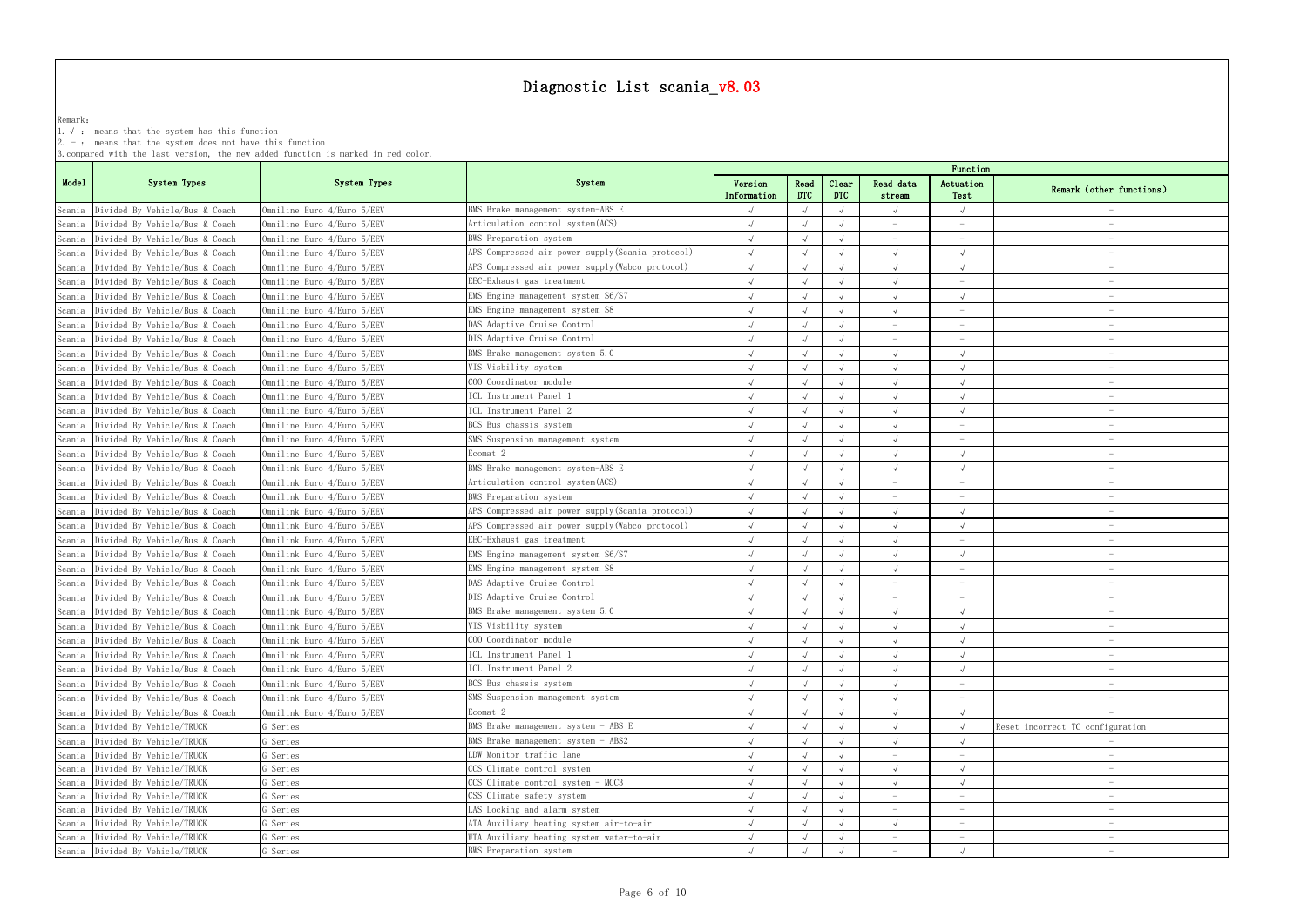Remark: The contract of the contract of  $\mathbb{R}$  and  $\mathbb{R}$  are contract of  $\mathbb{R}$  and  $\mathbb{R}$  are contract of  $\mathbb{R}$  and  $\mathbb{R}$  are contract of  $\mathbb{R}$  and  $\mathbb{R}$  are contract of  $\mathbb{R}$  and  $\mathbb{R}$  are cont

1.√ : means that the system has this function

2. - : means that the system does not have this function

| Function<br>Actuation<br>Test         | Remark (other functions)                                                                                                                                                                                                                                                                                                    |
|---------------------------------------|-----------------------------------------------------------------------------------------------------------------------------------------------------------------------------------------------------------------------------------------------------------------------------------------------------------------------------|
| $\sqrt{}$                             |                                                                                                                                                                                                                                                                                                                             |
|                                       |                                                                                                                                                                                                                                                                                                                             |
| $\sqrt{}$                             | Air measuring device reset                                                                                                                                                                                                                                                                                                  |
| $\sqrt{}$                             |                                                                                                                                                                                                                                                                                                                             |
| $\sqrt{}$                             |                                                                                                                                                                                                                                                                                                                             |
| $\sqrt{}$                             |                                                                                                                                                                                                                                                                                                                             |
| $\overline{\phantom{0}}$<br>$\sqrt{}$ | $\frac{1}{2}$<br>Set code; Smoke and ash data reset; Injector<br>default adaptation settings; New ID number after<br>replacing the particulate filter or silencer;<br>Resetting the differential pressure sensor;<br>Default setting for injected reductant volume<br>adaptation                                            |
|                                       | Adjustment; Smoke and ash data reset; Injector<br>default adaptation settings; New ID number after<br>replacing the particulate filter or silencer;<br>Resetting the differential pressure sensor;<br>Default setting for injected reductant volume<br>adaptation                                                           |
|                                       | Smoke and ash data reset; Injector default<br>adaptation settings; New ID number after<br>replacing the particulate filter or silencer;<br>Resetting the differential pressure sensor;<br>Default setting for injected reductant volume<br>adaptation                                                                       |
| $\sqrt{}$                             | Cylinder shut-off; Calibrating the injectors;<br>Data reset for injected amount of reductant;<br>Exhaust gas aftertreatment, checking and<br>rectification of urea deposit; Exhaust gas<br>aftertreatment, function test Exhaust gas<br>temperature sensor; Default setting for<br>adaptation of power take-off; Adjustment |
| $\overline{\phantom{0}}$              |                                                                                                                                                                                                                                                                                                                             |
|                                       |                                                                                                                                                                                                                                                                                                                             |
| $\sqrt{ }$                            |                                                                                                                                                                                                                                                                                                                             |
| $\sqrt{}$                             | $\overline{\phantom{0}}$                                                                                                                                                                                                                                                                                                    |
| $\sqrt{}$                             |                                                                                                                                                                                                                                                                                                                             |
| $\sqrt{}$                             |                                                                                                                                                                                                                                                                                                                             |
| $\sqrt{ }$                            |                                                                                                                                                                                                                                                                                                                             |
| $\sqrt{ }$                            | Set K factor; Adjust odometer settings                                                                                                                                                                                                                                                                                      |
| $\checkmark$                          | Unlock the coordinator; Adjust odometer settings;<br>Set code                                                                                                                                                                                                                                                               |
| $\sqrt{ }$                            | Adjustment                                                                                                                                                                                                                                                                                                                  |
|                                       |                                                                                                                                                                                                                                                                                                                             |
| $\sqrt{}$                             |                                                                                                                                                                                                                                                                                                                             |
|                                       |                                                                                                                                                                                                                                                                                                                             |

|        |                                 |              |                                                  |                        |                    |                     |                     | Function                 |                                                                                                                                                                                                                                                                                                                             |
|--------|---------------------------------|--------------|--------------------------------------------------|------------------------|--------------------|---------------------|---------------------|--------------------------|-----------------------------------------------------------------------------------------------------------------------------------------------------------------------------------------------------------------------------------------------------------------------------------------------------------------------------|
| Mode1  | System Types                    | System Types | System                                           | Version<br>Information | Read<br><b>DTC</b> | Clear<br><b>DTC</b> | Read data<br>stream | Actuation<br>Test        | Remark (other functions)                                                                                                                                                                                                                                                                                                    |
|        | Scania Divided By Vehicle/TRUCK | G Series     | CMS Chassis management system - CMS1             |                        | $\sqrt{ }$         | $\sqrt{ }$          | $\sqrt{ }$          | $\sqrt{ }$               |                                                                                                                                                                                                                                                                                                                             |
| Scania | Divided By Vehicle/TRUCK        | G Series     | CTS Clock and Time System                        | $\sqrt{ }$             |                    |                     |                     |                          |                                                                                                                                                                                                                                                                                                                             |
| Scania | Divided By Vehicle/TRUCK        | G Series     | APS Compressed air power supply(Scania protocol) | $\sqrt{ }$             |                    | $\sqrt{ }$          | $\sqrt{ }$          | $\sqrt{ }$               | Air measuring device reset                                                                                                                                                                                                                                                                                                  |
| Scania | Divided By Vehicle/TRUCK        | G Series     | APS Compressed air power supply (Wabco protocol) |                        |                    | $\sqrt{ }$          |                     |                          |                                                                                                                                                                                                                                                                                                                             |
| Scania | Divided By Vehicle/TRUCK        | G Series     | APS Compressed air supply - APS2                 |                        |                    | $\sqrt{ }$          | $\sqrt{ }$          | $\sqrt{ }$               | $\hspace{0.1mm}-\hspace{0.1mm}$                                                                                                                                                                                                                                                                                             |
| Scania | Divided By Vehicle/TRUCK        | G Series     | EEC-Exhaust gas treatment (EEC3)                 | $\sqrt{ }$             |                    | $\sqrt{ }$          | $\sqrt{ }$          | $\sqrt{ }$               |                                                                                                                                                                                                                                                                                                                             |
|        | Scania Divided By Vehicle/TRUCK | G Series     | EEC-Exhaust gas treatment                        |                        |                    |                     |                     | $\sim$                   | $\hspace{0.1mm}-\hspace{0.1mm}$                                                                                                                                                                                                                                                                                             |
|        |                                 | G Series     | EMS Engine management system S6                  | $\sqrt{ }$             | $\sqrt{ }$         | $\sqrt{ }$          | $\sqrt{ }$          | $\sqrt{ }$               | Set code: Smoke and ash data reset: Injector<br>default adaptation settings; New ID number after<br>replacing the particulate filter or silencer;<br>Resetting the differential pressure sensor;<br>Default setting for injected reductant volume<br>adaptation                                                             |
|        | Scania Divided By Vehicle/TRUCK | G Series     | EMS Engine management system S7                  | $\sqrt{ }$             | $\sqrt{ }$         | $\sqrt{ }$          | $\sqrt{ }$          | $\sqrt{ }$               | Adjustment; Smoke and ash data reset; Injector<br>default adaptation settings; New ID number after<br>replacing the particulate filter or silencer;<br>Resetting the differential pressure sensor;<br>Default setting for injected reductant volume<br>adaptation                                                           |
|        | Scania Divided By Vehicle/TRUCK | G Series     | EMS Engine management system S8                  | $\sqrt{ }$             | $\sqrt{ }$         | $\sqrt{ }$          | $\sqrt{ }$          | $\overline{\phantom{m}}$ | Smoke and ash data reset; Injector default<br>adaptation settings; New ID number after<br>replacing the particulate filter or silencer;<br>Resetting the differential pressure sensor;<br>Default setting for injected reductant volume<br>adaptation                                                                       |
|        | Scania Divided By Vehicle/TRUCK | G Series     | EMS Engine management system EMD1                | $\sqrt{ }$             | $\sqrt{ }$         | $\sqrt{ }$          | $\sqrt{ }$          | $\sqrt{ }$               | Cylinder shut-off; Calibrating the injectors;<br>Data reset for injected amount of reductant;<br>Exhaust gas aftertreatment, checking and<br>rectification of urea deposit; Exhaust gas<br>aftertreatment, function test Exhaust gas<br>temperature sensor; Default setting for<br>adaptation of power take-off; Adjustment |
|        | Scania Divided By Vehicle/TRUCK | G Series     | DAS Adaptive Cruise Control                      |                        | $\sqrt{ }$         | $\sqrt{ }$          |                     |                          |                                                                                                                                                                                                                                                                                                                             |
| Scania | Divided By Vehicle/TRUCK        | G Series     | DIS Adaptive Cruise Control                      |                        | $\sqrt{ }$         | $\sqrt{ }$          |                     |                          | $\hspace{0.1mm}-\hspace{0.1mm}$                                                                                                                                                                                                                                                                                             |
| Scania | Divided By Vehicle/TRUCK        | G Series     | BMS Brake management system $5.0(4x2)$           | $\sqrt{ }$             |                    | $\sqrt{ }$          | $\sqrt{ }$          | $\sqrt{ }$               | $\hspace{0.1mm}-\hspace{0.1mm}$                                                                                                                                                                                                                                                                                             |
|        | Scania Divided By Vehicle/TRUCK | G Series     | BMS Brake management system $5.0(6x2 / 6x4)$     |                        |                    | $\sqrt{ }$          |                     |                          | $\hspace{0.1mm}-\hspace{0.1mm}$                                                                                                                                                                                                                                                                                             |
| Scania | Divided By Vehicle/TRUCK        | G Series     | BMS Brake management system $5.0(8x2)$           | $\sqrt{ }$             |                    | $\sqrt{ }$          | $\sqrt{ }$          | $\sqrt{ }$               | $\hspace{0.1mm}-\hspace{0.1mm}$                                                                                                                                                                                                                                                                                             |
| Scania | Divided By Vehicle/TRUCK        | G Series     | VIS Visbility system                             |                        |                    |                     | $\sqrt{ }$          | $\sqrt{ }$               | $\hspace{0.1mm}-\hspace{0.1mm}$                                                                                                                                                                                                                                                                                             |
|        | Scania Divided By Vehicle/TRUCK | G Series     | VIS Visbility system - CUV3                      |                        |                    |                     |                     |                          |                                                                                                                                                                                                                                                                                                                             |
|        | Scania Divided By Vehicle/TRUCK | G Series     | COO Coordinator module                           |                        |                    |                     |                     | $\sqrt{ }$               | Set K factor; Adjust odometer settings                                                                                                                                                                                                                                                                                      |
|        | Scania Divided By Vehicle/TRUCK | G Series     | Coordinator - COO7                               | $\sqrt{ }$             |                    | $\sqrt{ }$          | $\sqrt{ }$          | $\sqrt{ }$               | Unlock the coordinator; Adjust odometer settings;<br>Set code                                                                                                                                                                                                                                                               |
|        | Scania Divided By Vehicle/TRUCK | G Series     | $Coordinator - CO08$                             | $\sqrt{ }$             | $\sqrt{ }$         | $\sqrt{ }$          | $\sqrt{ }$          |                          | Adjustment                                                                                                                                                                                                                                                                                                                  |
|        | Scania Divided By Vehicle/TRUCK | G Series     | AWD ALL-Wheel Drive                              |                        |                    |                     |                     |                          |                                                                                                                                                                                                                                                                                                                             |
|        | Scania Divided By Vehicle/TRUCK | G Series     | ICL Instrument Panel 1                           |                        |                    |                     |                     |                          |                                                                                                                                                                                                                                                                                                                             |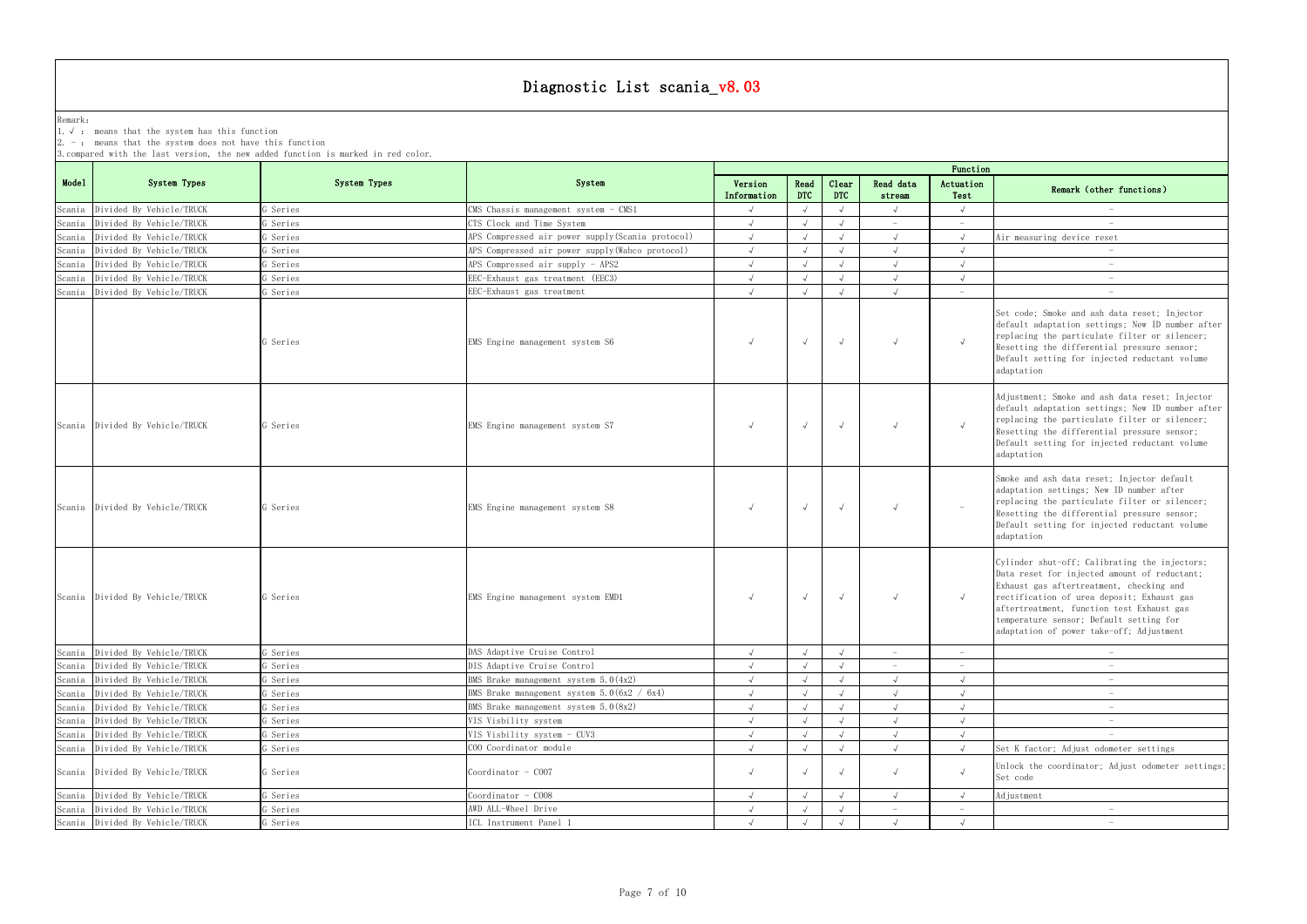Remark: The contract of the contract of  $\mathbb{R}$  and  $\mathbb{R}$  are contract of  $\mathbb{R}$  and  $\mathbb{R}$  are contract of  $\mathbb{R}$  and  $\mathbb{R}$  are contract of  $\mathbb{R}$  and  $\mathbb{R}$  are contract of  $\mathbb{R}$  and  $\mathbb{R}$  are cont 1.√ : means that the system has this function

2. - : means that the system does not have this function

| Function                 |                                                                                                                                                                                      |
|--------------------------|--------------------------------------------------------------------------------------------------------------------------------------------------------------------------------------|
| Actuation<br>Test        | Remark (other functions)                                                                                                                                                             |
| $\checkmark$             | Hidden economic zone; Reset language; Reset<br>personal identification code (PIN); Set the<br>contrast; Select the type of economic zone;<br>Select language                         |
| $\sqrt{ }$               | $\overline{\phantom{0}}$                                                                                                                                                             |
| $\qquad \qquad -$        | $\equiv$                                                                                                                                                                             |
| $\sqrt{}$                | $\bar{ }$                                                                                                                                                                            |
|                          |                                                                                                                                                                                      |
| √                        | Calibrating of all levels; General vehicle height<br>calibration                                                                                                                     |
|                          |                                                                                                                                                                                      |
|                          |                                                                                                                                                                                      |
| $\overline{\phantom{0}}$ |                                                                                                                                                                                      |
| $\sqrt{ }$               | $\qquad \qquad -$                                                                                                                                                                    |
| $\overline{a}$           | $\overline{\phantom{0}}$                                                                                                                                                             |
|                          |                                                                                                                                                                                      |
| $\sqrt{}$                |                                                                                                                                                                                      |
|                          | Fluid replacement and bleeding the clutch<br>actuator; Clutch Adaption; Setting total clutch<br>disk thickness                                                                       |
| $\sqrt{}$                | Clutch Adaption; Replace transmission control<br>unit; Information about shift comfort; Shift<br>comfort default settings; Lift manual shift<br>limit; Accelerometer adjustment test |
|                          | Disengage limitation of manual gear changing;<br>Information about gear changing comfort                                                                                             |
| $\overline{\phantom{0}}$ |                                                                                                                                                                                      |
|                          | Smoke and ash data reset; Injector default<br>adaptation settings; New ID number after<br>replacing the particulate filter or silencer                                               |
|                          | Smoke and ash data reset; Injector default<br>adaptation settings; Calibration injector; New ID<br>number after replacing the particulate filter or<br>silencer                      |
|                          | Smoke and ash data reset; Injector default<br>adaptation settings; Calibration injector; New ID<br>number after replacing the particulate filter or<br>silencer                      |
| $\sqrt{ }$               |                                                                                                                                                                                      |
| $\sqrt{}$                |                                                                                                                                                                                      |
| $\sqrt{2}$               |                                                                                                                                                                                      |
| $\sqrt{ }$               |                                                                                                                                                                                      |
| $\sqrt{}$                | Reset incorrect TC configuration                                                                                                                                                     |
| $\sqrt{ }$               |                                                                                                                                                                                      |
| $\overline{\phantom{0}}$ |                                                                                                                                                                                      |
|                          |                                                                                                                                                                                      |

|        |                                 |              |                                         |                                 |                          |                                 |                                 | Function                        |                                                                                                                                                                                      |
|--------|---------------------------------|--------------|-----------------------------------------|---------------------------------|--------------------------|---------------------------------|---------------------------------|---------------------------------|--------------------------------------------------------------------------------------------------------------------------------------------------------------------------------------|
| Mode1  | System Types                    | System Types | System                                  | Version<br>Information          | Read<br><b>DTC</b>       | Clear<br><b>DTC</b>             | Read data<br>stream             | Actuation<br>Test               | Remark (other functions)                                                                                                                                                             |
|        | Scania Divided By Vehicle/TRUCK | G Series     | ICL Instrument Panel 2                  | $\sqrt{ }$                      | $\sqrt{ }$               | $\sqrt{ }$                      | $\sqrt{ }$                      |                                 | Hidden economic zone; Reset language; Reset<br>personal identification code (PIN); Set the<br>contrast; Select the type of economic zone;<br>Select language                         |
| Scania | Divided By Vehicle/TRUCK        | G Series     | ICL Instrument Panel 3                  | $\sqrt{ }$                      |                          | $\sqrt{ }$                      |                                 |                                 | $\sim$                                                                                                                                                                               |
|        | Scania Divided By Vehicle/TRUCK | G Series     | AUS Audio system                        | $\sqrt{ }$                      |                          | $\sqrt{ }$                      |                                 |                                 | $\hspace{0.1mm}-\hspace{0.1mm}$                                                                                                                                                      |
|        | Scania Divided By Vehicle/TRUCK | G Series     | RET Retarder                            | $\sqrt{ }$                      |                          | $\sqrt{ }$                      | $\sqrt{ }$                      | $\sqrt{ }$                      | $\hspace{0.1mm}-\hspace{0.1mm}$                                                                                                                                                      |
|        | Scania Divided By Vehicle/TRUCK | G Series     | SMS Suspension management system        | $\sqrt{ }$                      |                          | $\sqrt{ }$                      | $\sqrt{ }$                      | $\sim$                          | $\overline{\phantom{a}}$                                                                                                                                                             |
|        | Scania Divided By Vehicle/TRUCK | G Series     | SMS Suspension management system (ELC4) | $\sqrt{ }$                      |                          | $\sqrt{ }$                      | $\sqrt{ }$                      |                                 | Calibrating of all levels; General vehicle height<br>calibration                                                                                                                     |
| Scania | Divided By Vehicle/TRUCK        | G Series     | DTCO Tachograph                         | $\sqrt{ }$                      | $\sqrt{ }$               | $\sqrt{ }$                      |                                 |                                 |                                                                                                                                                                                      |
| Scania | Divided By Vehicle/TRUCK        | Series       | MTCO Tachograph                         |                                 |                          | $\sqrt{ }$                      |                                 |                                 |                                                                                                                                                                                      |
| Scania | Divided By Vehicle/TRUCK        | G Series     | TPM - Tires Pressure Monitoring System  |                                 |                          | $\sqrt{ }$                      |                                 |                                 | $\overline{\phantom{a}}$                                                                                                                                                             |
| Scania | Divided By Vehicle/TRUCK        | G Series     | $GMS - A4$                              | $\sqrt{ }$                      |                          | $\sqrt{ }$                      | $\sqrt{ }$                      | $\sqrt{ }$                      | $\hspace{0.1mm}-\hspace{0.1mm}$                                                                                                                                                      |
|        | Scania Divided By Vehicle/TRUCK | G Series     | $GMS - A5$                              | $\sqrt{ }$                      |                          | $\sqrt{ }$                      | $\overline{\phantom{a}}$        | $\hspace{0.1mm}-\hspace{0.1mm}$ | $\hspace{0.1mm}$                                                                                                                                                                     |
| Scania | Divided By Vehicle/TRUCK        | G Series     | $GMS - ZF4$                             | $\sqrt{ }$                      |                          | $\sqrt{ }$                      |                                 |                                 | $\overline{\phantom{a}}$                                                                                                                                                             |
|        | Scania Divided By Vehicle/TRUCK | G Series     | $GMS - OPC 4$                           | $\sqrt{ }$                      |                          | $\sqrt{ }$                      | $\sqrt{ }$                      | $\sqrt{ }$                      | $\hspace{0.1mm}-\hspace{0.1mm}$                                                                                                                                                      |
|        | Scania Divided By Vehicle/TRUCK | G Series     | $GMS - OPC 5$                           | $\sqrt{ }$                      |                          | $\sqrt{ }$                      | $\sqrt{ }$                      | $\sqrt{ }$                      | Fluid replacement and bleeding the clutch<br>actuator; Clutch Adaption; Setting total clutch<br>disk thickness                                                                       |
|        | Scania Divided By Vehicle/TRUCK | G Series     | GMS - Gear management system TMS1       | $\sqrt{ }$                      | $\sqrt{ }$               | $\sqrt{ }$                      | $\sqrt{ }$                      |                                 | Clutch Adaption; Replace transmission control<br>unit; Information about shift comfort; Shift<br>comfort default settings; Lift manual shift<br>limit; Accelerometer adjustment test |
|        | Scania Divided By Vehicle/TRUCK | G Series     | GMS - Gear management system TMS2       | $\sqrt{ }$                      |                          | $\sqrt{ }$                      | $\sqrt{ }$                      |                                 | Disengage limitation of manual gear changing;<br>Information about gear changing comfort                                                                                             |
|        | Scania Divided By Vehicle/TRUCK | G Series     | RTI - Road Transport Informatics        | $\sqrt{ }$                      | $\sqrt{ }$               | $\sqrt{ }$                      | $\hspace{0.1mm}-\hspace{0.1mm}$ | $\sim$                          |                                                                                                                                                                                      |
|        | Scania Divided By Vehicle/TRUCK | G Series     | Reset service (S6)                      | $\hspace{0.1mm}-\hspace{0.1mm}$ | $\overline{\phantom{m}}$ | $\overline{\phantom{a}}$        | $\hspace{0.1mm}-\hspace{0.1mm}$ | $\overline{\phantom{a}}$        | Smoke and ash data reset; Injector default<br>adaptation settings; New ID number after<br>replacing the particulate filter or silencer                                               |
|        | Scania Divided By Vehicle/TRUCK | G Series     | Reset service (S7)                      |                                 |                          | $\hspace{0.1mm}-\hspace{0.1mm}$ |                                 |                                 | Smoke and ash data reset; Injector default<br>adaptation settings; Calibration injector; New ID<br>number after replacing the particulate filter or<br>silencer                      |
|        | Scania Divided By Vehicle/TRUCK | G Series     | Reset service (S8)                      |                                 |                          | $\overline{\phantom{a}}$        |                                 |                                 | Smoke and ash data reset; Injector default<br>adaptation settings; Calibration injector; New ID<br>number after replacing the particulate filter or<br>silencer                      |
|        | Scania Divided By Vehicle/TRUCK | G Series     | BWE Bodywork electrical system - BCI2   | $\sqrt{ }$                      | $\sqrt{ }$               | $\sqrt{ }$                      | $\sqrt{ }$                      | $\sqrt{ }$                      | $\hspace{0.1mm}-\hspace{0.1mm}$                                                                                                                                                      |
|        | Scania Divided By Vehicle/TRUCK | G Series     | DCS Door control system - DCS1          |                                 |                          | $\sqrt{ }$                      |                                 | $\sqrt{ }$                      |                                                                                                                                                                                      |
|        | Scania Divided By Vehicle/TRUCK | G Series     | DCS Door control system - PDS1          | $\sqrt{ }$                      |                          | $\sqrt{ }$                      | $\sqrt{ }$                      | $\sqrt{ }$                      | $\overline{\phantom{m}}$                                                                                                                                                             |
|        | Scania Divided By Vehicle/TRUCK | G Series     | RTC Scania Communicator - C300          | $\sqrt{ }$                      |                          | $\sqrt{ }$                      | $\sqrt{ }$                      | $\sqrt{ }$                      |                                                                                                                                                                                      |
|        | Scania Divided By Vehicle/TRUCK | Series       | BMS Brake management system - ABS E     |                                 |                          | $\sqrt{ }$                      | $\sqrt{ }$                      |                                 | Reset incorrect TC configuration                                                                                                                                                     |
|        | Scania Divided By Vehicle/TRUCK | Series       | BMS Brake management system - ABS2      |                                 |                          | $\sqrt{ }$                      |                                 | $\sqrt{ }$                      | $\overline{\phantom{a}}$                                                                                                                                                             |
|        | Scania Divided By Vehicle/TRUCK | L Series     | LDW Monitor traffic lane                | $\sqrt{ }$                      |                          |                                 |                                 |                                 | $\hspace{0.1mm}-\hspace{0.1mm}$                                                                                                                                                      |
|        |                                 |              |                                         |                                 |                          |                                 |                                 |                                 |                                                                                                                                                                                      |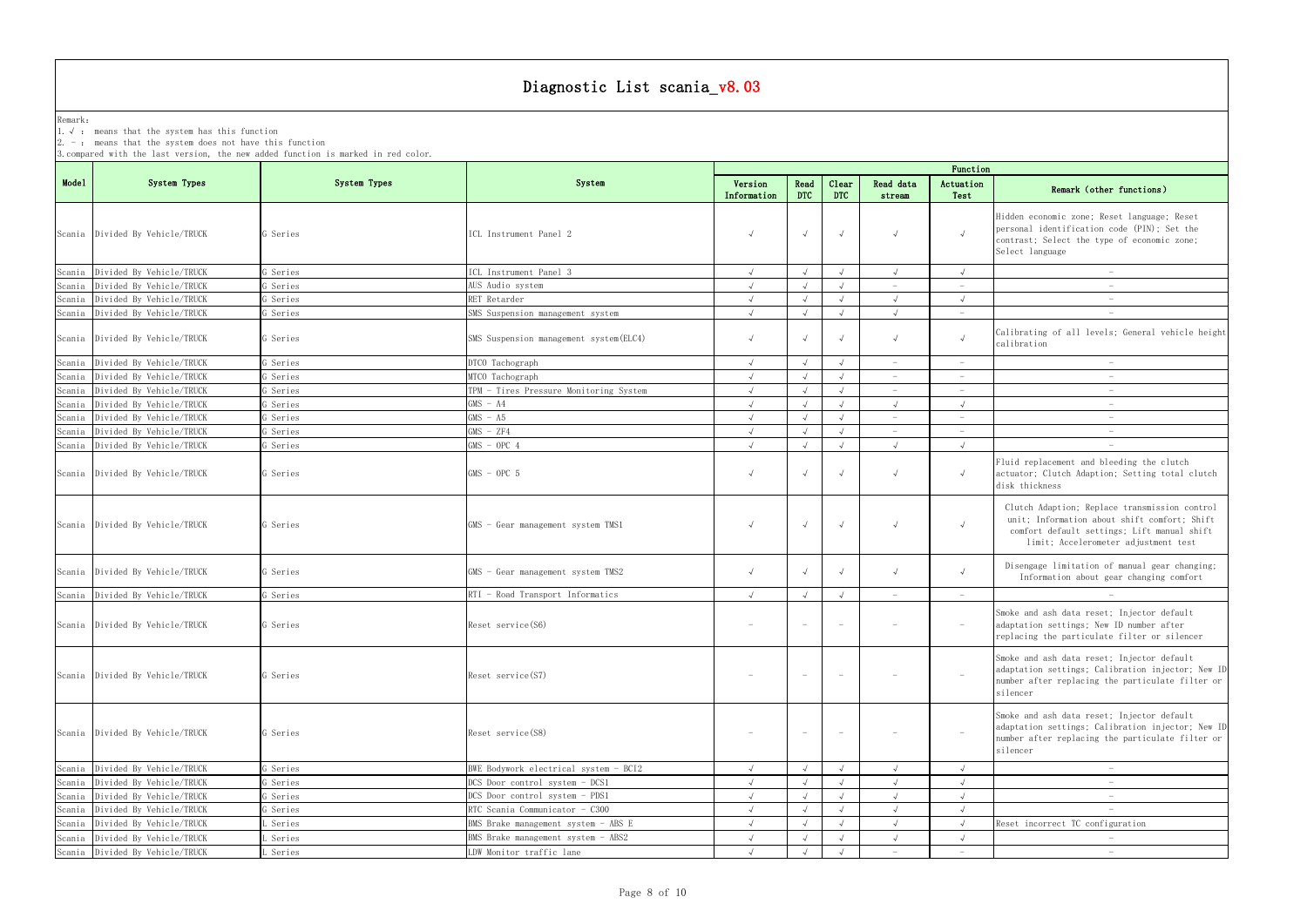Remark: The contract of the contract of  $\mathbb{R}$  and  $\mathbb{R}$  are contract of  $\mathbb{R}$  and  $\mathbb{R}$  are contract of  $\mathbb{R}$  and  $\mathbb{R}$  are contract of  $\mathbb{R}$  and  $\mathbb{R}$  are contract of  $\mathbb{R}$  and  $\mathbb{R}$  are cont

1.√ : means that the system has this function

2. - : means that the system does not have this function

| Function                 |                                                                                                                                                                                                                                                                                                                             |
|--------------------------|-----------------------------------------------------------------------------------------------------------------------------------------------------------------------------------------------------------------------------------------------------------------------------------------------------------------------------|
| Actuation<br>Test        | Remark (other functions)                                                                                                                                                                                                                                                                                                    |
| $\sqrt{2}$               |                                                                                                                                                                                                                                                                                                                             |
| $\sqrt{}$                |                                                                                                                                                                                                                                                                                                                             |
|                          |                                                                                                                                                                                                                                                                                                                             |
| $\qquad \qquad -$        |                                                                                                                                                                                                                                                                                                                             |
| $\overline{\phantom{0}}$ |                                                                                                                                                                                                                                                                                                                             |
| $\qquad \qquad -$        | $\equiv$                                                                                                                                                                                                                                                                                                                    |
| $\sqrt{}$                |                                                                                                                                                                                                                                                                                                                             |
| $\sqrt{}$                |                                                                                                                                                                                                                                                                                                                             |
| $\sqrt{ }$               | Air measuring device reset                                                                                                                                                                                                                                                                                                  |
| $\sqrt{}$                |                                                                                                                                                                                                                                                                                                                             |
| $\sqrt{2}$               |                                                                                                                                                                                                                                                                                                                             |
| $\sqrt{}$                |                                                                                                                                                                                                                                                                                                                             |
|                          |                                                                                                                                                                                                                                                                                                                             |
| $\checkmark$             | Set code; Smoke and ash data reset; Injector<br>default adaptation settings; New ID number after<br>replacing the particulate filter or silencer;<br>Resetting the differential pressure sensor;<br>Default setting for injected reductant volume<br>adaptation                                                             |
| √                        | Adjustment; Smoke and ash data reset; Injector<br>default adaptation settings; New ID number after<br>replacing the particulate filter or silencer;<br>Resetting the differential pressure sensor;<br>Default setting for injected reductant volume<br>adaptation                                                           |
|                          | Smoke and ash data reset; Injector default<br>adaptation settings; New ID number after<br>replacing the particulate filter or silencer;<br>Resetting the differential pressure sensor;<br>Default setting for injected reductant volume<br>adaptation                                                                       |
| $\sqrt{}$                | Cylinder shut-off; Calibrating the injectors;<br>Data reset for injected amount of reductant;<br>Exhaust gas aftertreatment, checking and<br>rectification of urea deposit; Exhaust gas<br>aftertreatment, function test Exhaust gas<br>temperature sensor; Default setting for<br>adaptation of power take-off; Adjustment |
| $\qquad \qquad -$        |                                                                                                                                                                                                                                                                                                                             |
|                          |                                                                                                                                                                                                                                                                                                                             |
| $\sqrt{}$                |                                                                                                                                                                                                                                                                                                                             |
| $\sqrt{ }$               |                                                                                                                                                                                                                                                                                                                             |
| $\sqrt{}$                |                                                                                                                                                                                                                                                                                                                             |
| $\sqrt{}$                |                                                                                                                                                                                                                                                                                                                             |
| $\sqrt{ }$               |                                                                                                                                                                                                                                                                                                                             |
| $\sqrt{}$                | Set K factor; Adjust odometer settings                                                                                                                                                                                                                                                                                      |
| $\checkmark$             | Unlock the coordinator; Adjust odometer settings;<br>Set code                                                                                                                                                                                                                                                               |

|        | System Types                    | System Types | System                                            | Function               |                    |                     |                                 |                                 |                                                                                                                                                                                                                                                                                                                             |  |  |
|--------|---------------------------------|--------------|---------------------------------------------------|------------------------|--------------------|---------------------|---------------------------------|---------------------------------|-----------------------------------------------------------------------------------------------------------------------------------------------------------------------------------------------------------------------------------------------------------------------------------------------------------------------------|--|--|
| Mode1  |                                 |              |                                                   | Version<br>Information | Read<br><b>DTC</b> | Clear<br><b>DTC</b> | Read data<br>stream             | Actuation<br>Test               | Remark (other functions)                                                                                                                                                                                                                                                                                                    |  |  |
|        | Scania Divided By Vehicle/TRUCK | Series       | CCS Climate control system                        |                        |                    | $\sqrt{ }$          | $\sqrt{ }$                      | $\sqrt{ }$                      |                                                                                                                                                                                                                                                                                                                             |  |  |
| Scania | Divided By Vehicle/TRUCK        | Series       | CCS Climate control system - MCC3                 |                        |                    | $\sqrt{ }$          | $\sqrt{ }$                      | $\sqrt{ }$                      |                                                                                                                                                                                                                                                                                                                             |  |  |
| Scania | Divided By Vehicle/TRUCK        | Series       | CSS Climate safety system                         |                        |                    | $\sqrt{ }$          |                                 | $\overline{\phantom{a}}$        |                                                                                                                                                                                                                                                                                                                             |  |  |
| Scania | Divided By Vehicle/TRUCK        | Series       | LAS Locking and alarm system                      |                        |                    | $\sqrt{ }$          |                                 |                                 |                                                                                                                                                                                                                                                                                                                             |  |  |
| Scania | Divided By Vehicle/TRUCK        | Series       | ATA Auxiliary heating system air-to-air           |                        |                    | $\sqrt{ }$          |                                 |                                 |                                                                                                                                                                                                                                                                                                                             |  |  |
| Scania | Divided By Vehicle/TRUCK        | Series       | WTA Auxiliary heating system water-to-air         |                        |                    | $\sqrt{ }$          | $\hspace{0.1mm}-\hspace{0.1mm}$ | $\hspace{0.1mm}-\hspace{0.1mm}$ |                                                                                                                                                                                                                                                                                                                             |  |  |
| Scania | Divided By Vehicle/TRUCK        | Series       | BWS Preparation system                            |                        |                    |                     | $\hspace{0.1mm}-\hspace{0.1mm}$ |                                 | $\hspace{0.1mm}-\hspace{0.1mm}$                                                                                                                                                                                                                                                                                             |  |  |
| Scania | Divided By Vehicle/TRUCK        | Series       | $CMS$ Chassis management system - $CMS1$          | $\sqrt{ }$             |                    | $\sqrt{ }$          | $\sqrt{ }$                      | $\sqrt{ }$                      | $\overline{\phantom{a}}$                                                                                                                                                                                                                                                                                                    |  |  |
| Scania | Divided By Vehicle/TRUCK        | Series       | CTS Clock and Time System                         |                        |                    |                     | $\overline{\phantom{a}}$        | $\overline{\phantom{m}}$        | $\hspace{0.1mm}-\hspace{0.1mm}$                                                                                                                                                                                                                                                                                             |  |  |
| Scania | Divided By Vehicle/TRUCK        | Series       | APS Compressed air power supply (Scania protocol) |                        |                    |                     |                                 |                                 | Air measuring device reset                                                                                                                                                                                                                                                                                                  |  |  |
| Scania | Divided By Vehicle/TRUCK        | Series       | APS Compressed air power supply (Wabco protocol)  |                        |                    |                     |                                 |                                 |                                                                                                                                                                                                                                                                                                                             |  |  |
| Scania | Divided By Vehicle/TRUCK        | Series       | APS Compressed air supply - APS2                  |                        |                    | $\sqrt{ }$          | $\sqrt{ }$                      |                                 |                                                                                                                                                                                                                                                                                                                             |  |  |
| Scania | Divided By Vehicle/TRUCK        | Series       | EEC-Exhaust gas treatment (EEC3)                  |                        |                    | $\sqrt{ }$          |                                 |                                 |                                                                                                                                                                                                                                                                                                                             |  |  |
| Scania | Divided By Vehicle/TRUCK        | Series       | EEC-Exhaust gas treatment                         | $\Lambda$              |                    | $\sqrt{ }$          | $\sqrt{ }$                      | $\overline{\phantom{a}}$        |                                                                                                                                                                                                                                                                                                                             |  |  |
|        |                                 | Series       | EMS Engine management system S6                   | $\sqrt{ }$             | $\sqrt{ }$         | $\sqrt{ }$          | $\sqrt{ }$                      | $\sqrt{ }$                      | Set code; Smoke and ash data reset; Injector<br>default adaptation settings; New ID number after<br>replacing the particulate filter or silencer;<br>Resetting the differential pressure sensor;<br>Default setting for injected reductant volume<br>adaptation                                                             |  |  |
|        | Scania Divided By Vehicle/TRUCK | . Series     | EMS Engine management system S7                   | $\sqrt{ }$             | $\sqrt{ }$         | $\sqrt{ }$          | $\sqrt{ }$                      | $\sqrt{ }$                      | Adjustment; Smoke and ash data reset; Injector<br>default adaptation settings; New ID number after<br>replacing the particulate filter or silencer;<br>Resetting the differential pressure sensor;<br>Default setting for injected reductant volume<br>adaptation                                                           |  |  |
|        | Scania Divided By Vehicle/TRUCK | . Series     | EMS Engine management system S8                   | $\sqrt{ }$             | $\sqrt{ }$         | $\sqrt{ }$          | $\sqrt{ }$                      | $\sim$                          | Smoke and ash data reset; Injector default<br>adaptation settings; New ID number after<br>replacing the particulate filter or silencer;<br>Resetting the differential pressure sensor;<br>Default setting for injected reductant volume<br>adaptation                                                                       |  |  |
|        | Scania Divided By Vehicle/TRUCK | Series       | EMS Engine management system EMD1                 |                        |                    | $\sqrt{ }$          | $\sqrt{ }$                      | $\sqrt{ }$                      | Cylinder shut-off; Calibrating the injectors;<br>Data reset for injected amount of reductant;<br>Exhaust gas aftertreatment, checking and<br>rectification of urea deposit; Exhaust gas<br>aftertreatment, function test Exhaust gas<br>temperature sensor; Default setting for<br>adaptation of power take-off; Adjustment |  |  |
|        | Scania Divided By Vehicle/TRUCK | Series       | DAS Adaptive Cruise Control                       | $\sqrt{ }$             | $\sqrt{ }$         | $\sqrt{ }$          | $\hspace{0.1mm}-\hspace{0.1mm}$ | $\overline{a}$                  | $\hspace{0.1mm}-\hspace{0.1mm}$                                                                                                                                                                                                                                                                                             |  |  |
| Scania | Divided By Vehicle/TRUCK        | Series       | DIS Adaptive Cruise Control                       |                        |                    |                     |                                 | $\hspace{0.1mm}-\hspace{0.1mm}$ | $\hspace{0.1mm}-\hspace{0.1mm}$                                                                                                                                                                                                                                                                                             |  |  |
| Scania | Divided By Vehicle/TRUCK        | Series       | BMS Brake management system $5.0(4x2)$            |                        |                    |                     | $\sqrt{ }$                      | $\sqrt{ }$                      | $\hspace{0.1mm}-\hspace{0.1mm}$                                                                                                                                                                                                                                                                                             |  |  |
|        | Scania Divided By Vehicle/TRUCK | Series       | BMS Brake management system $5.0(6x2 / 6x4)$      |                        |                    |                     |                                 | $\sqrt{ }$                      | $\hspace{0.1mm}-\hspace{0.1mm}$                                                                                                                                                                                                                                                                                             |  |  |
|        | Scania Divided By Vehicle/TRUCK | Series       | BMS Brake management system $5.0(8x2)$            |                        |                    |                     |                                 |                                 |                                                                                                                                                                                                                                                                                                                             |  |  |
|        | Scania Divided By Vehicle/TRUCK | Series       | VIS Visbility system                              |                        |                    |                     |                                 |                                 |                                                                                                                                                                                                                                                                                                                             |  |  |
|        | Scania Divided By Vehicle/TRUCK | Series       | VIS Visbility system - CUV3                       |                        |                    |                     |                                 |                                 |                                                                                                                                                                                                                                                                                                                             |  |  |
|        | Scania Divided By Vehicle/TRUCK | Series       | COO Coordinator module                            |                        |                    | $\sqrt{ }$          | $\sqrt{ }$                      | $\sqrt{ }$                      | Set K factor; Adjust odometer settings                                                                                                                                                                                                                                                                                      |  |  |
|        | Scania Divided By Vehicle/TRUCK | . Series     | Coordinator - COO7                                | $\sqrt{ }$             |                    | $\sqrt{ }$          | $\sqrt{ }$                      | $\sqrt{ }$                      | Unlock the coordinator; Adjust odometer settings;<br>Set code                                                                                                                                                                                                                                                               |  |  |